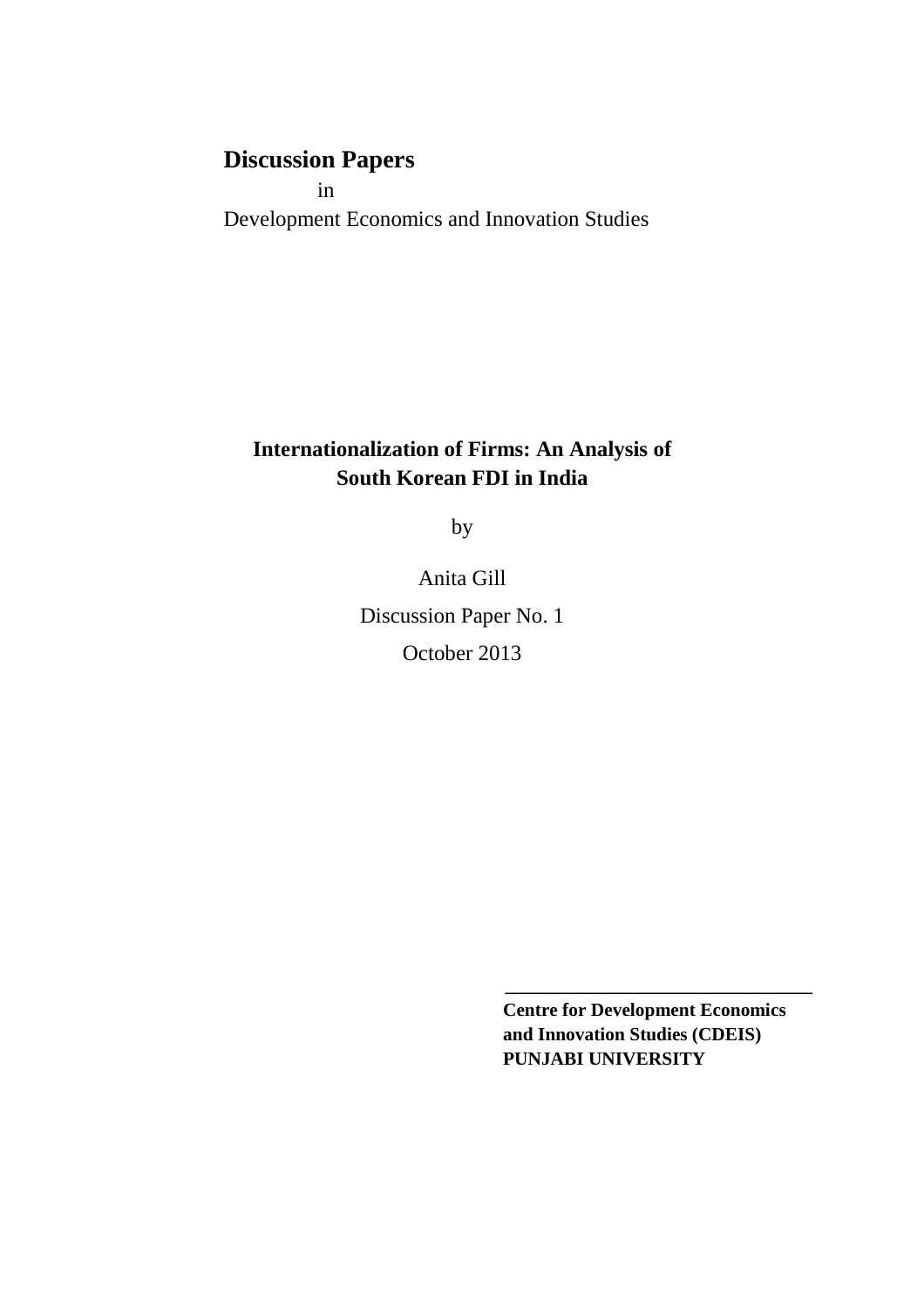### **Internationalization of Firms: An Analysis of South Korean FDI in India**

Anita Gill\*

#### **Abstract**

 $\overline{a}$ 

 International flows of capital in the form of FDI are being recognized as a means of promoting economic development. Outward FDI from emerging economies enhances the competitiveness of their companies by providing access to strategic assets, technology, skills, natural resources and markets in improving their efficiency. The present paper focuses on various aspects of outward FDI from a fast growing emerging economy - S. Korea - to another emerging economy - India, over the period 2000-01 to 2012-13. FDI flows between such emerging economies challenges the well established theory which operates on the premise that the pattern of international flow of investment is from developed to developing countries. Though both S. Korea and India have fairly liberal FDI policy regimes, yet the flow of FDI from Korea to India is a small percentage of its total FDI inflows. Korean firms have penetrated those sectors in India where other countries were investing relatively less. The prime motivation for investing in India is the large size of market and low wages in the host country. But it seems that only a liberal policy regime might sometimes not be enough to attract FDI, as qualitative aspects, too, play their role. However, there is still scope for furthering business cooperation between these two countries.

**Keywords**: Outward FDI, Korea, India, emerging economies, policy.

<sup>\*</sup> Professor of Economics, Department of Distance Education, Punjabi University, Patiala, India.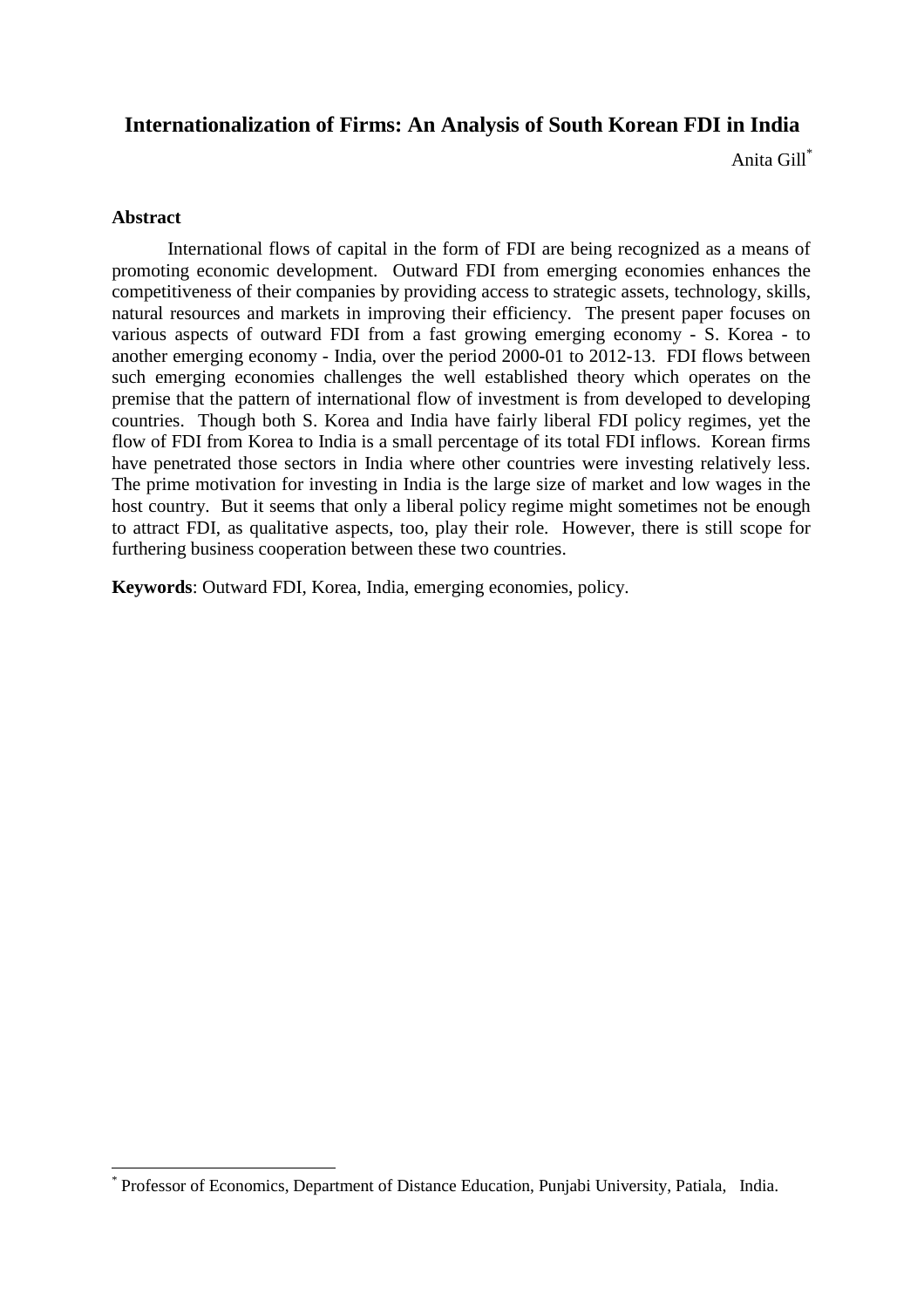#### **I. Introduction**

 The 21st century has witnessed significant new trends in the pattern and nature of international investment in the world economy. This change has been in the form of rapidly increasing participation of emerging economies (developing and transition) in the world economy in terms of the surge of new competitive companies that operate worldwide - be it in the form of sale subsidiaries, or production subsidiaries, or acquisition of competitive firms. Although outward foreign direct investment (OFDI) from these countries is not new and can be traced back to its modest beginnings in 1970s, it is the magnitude that this development has achieved and the motivating factors behind it, which invokes academic interest.

 International flows of capital in the form of FDI are being recognized as a means of promoting economic development. OFDI from emerging economies enhances the competitiveness of their companies by providing access to strategic assets, technology, skills, natural resources, markets and in improving their efficiency. It is also a means of promoting international cooperation, especially South-South (Kwak, 2007).

 OFDI from emerging economies also provides a rich research agenda in the sense that this phenomenon poses a challenge to the traditional FDI theories which operate on the premise that the flow of FDI is from the developed countries to the developing countries. This phenomenon is also not fully comparable with investment by developing countries' MNEs (Multinational Enterprises) in developed countries, because this neglects the fact that an emerging country's firms undertake international activities not only in developed countries, but also in other emerging/developing countries. It is a process of internationalization, termed as the genesis of MNCs from emerging countries (Amal and Teodorescu, 2011), which represents one of the major characteristics of the new phase of globalization. It calls for the need to study and analyze the features and framework of OFDI from emerging economies.

 The present paper focuses on OFDI from a fast growing emerging economy - South Korea - to India, another emerging economy, but not as economically developed. South Korea is too developed economically to be classified as developing but remains sufficiently underdeveloped to be considered at par with the traditional advanced countries (Kim and Rhe, 2009). It is one of the main providers of FDI in Asia. Between 1968 and 2006, Korean OFDI in Asian countries was US\$ 32 billion, i.e. 46 per cent of its total OFDI (Kwak, 2007). Most of Korea's OFDI in Asia has been in China. However, India has started attracting Korean FDI, it being US\$ 20.67 million in 2000-01, which increased to US\$ 214.65 million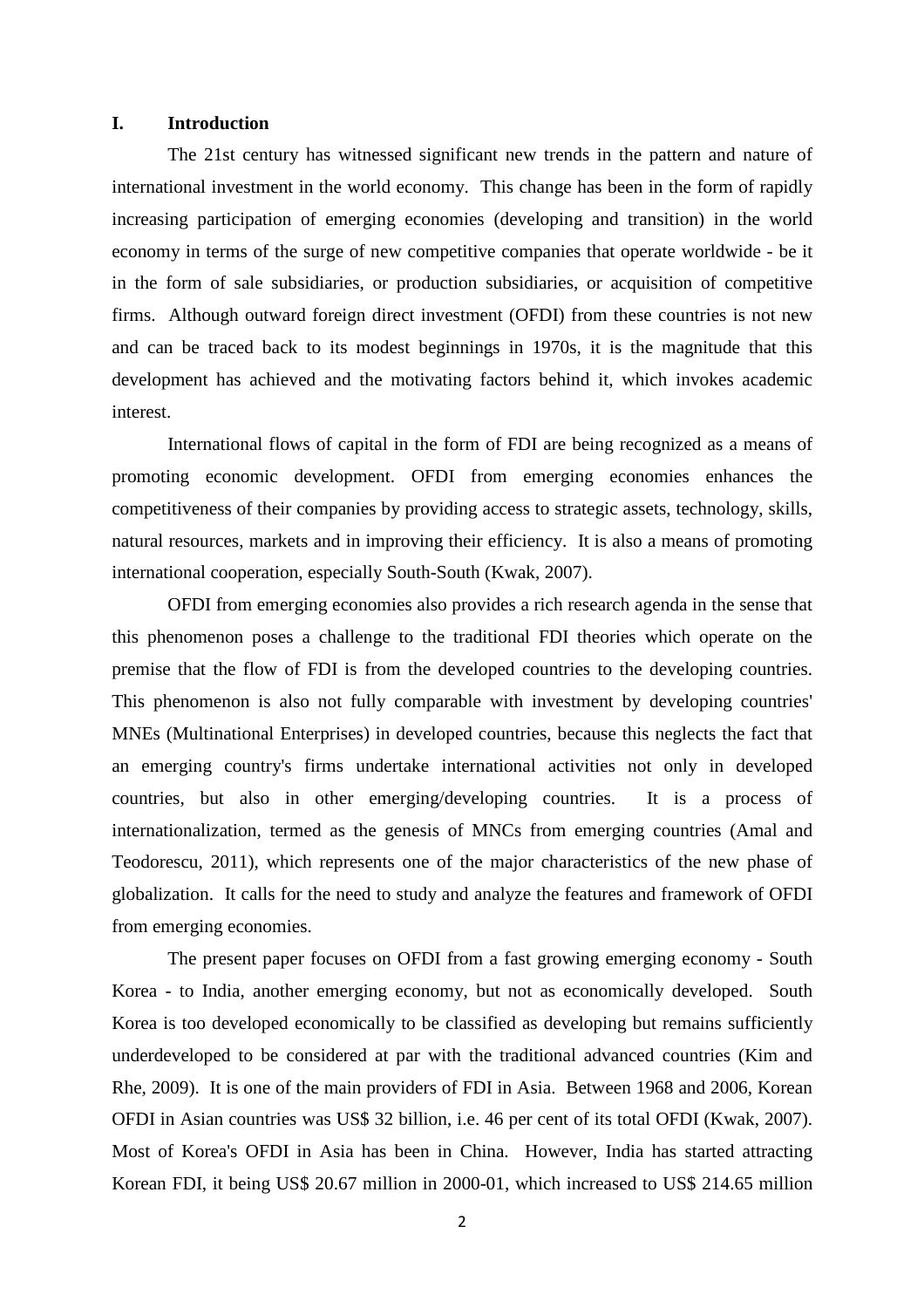in 2012-13 (upto February 2013) i.e. more than a 10-fold increase. Further, of the nearly 70 countries providing FDI inflows in India, South Korea ranks 13th, with a 0.64 per cent share of total FDI inflows in India (DIPP's FDI data base). Yet, there is a dearth of empirical research focussing only on FDI inflows in India from South Korea. This paper attempts to fill this gap by analyzing various aspects of South Korean FDI in India over a period of time (2000-2012-13).

 The rest of the paper is organized as follows: Section two discusses the theory and empirics of internationalization of firms from emerging economies. Section three dwells on the details of OFDI policy of South Korea, as well as India's FDI policy changes. The trend, pattern and motivation of Korean FDI in India have been taken up in Section four. Finally, major conclusions and policy implications that emerge have been presented in Section five.

#### **II. Internationalization of Firms from Emerging Economies: Theory and Empirics**:

 Internationalization of firms from emerging economies through OFDI is receiving increasing attention from policy makers and academia alike. This is because the established pattern of international operation of firms has been a flow of investment from developed to developing countries. The well established wisdom which explains this phenomenon has been challenged not only by the process of FDI from emerging economies to developed economies, but also by FDI from emerging economies to other emerging economies.

 The theoretical perspectives on the international operation of firms evolved with focus on how firms place their assets abroad. While Hymer (1960) opined that a firm should have competitive advantage so as to exploit market imperfections to expand business, Vernon (1966) focussed on seeking foreign markets as an opportunity for minimizing marginal costs and enhancing a product's profitability by reproducing abroad the same methods applied in the home market. It was Dunning (1980) who integrated in a single model the various theoretical perspectives of international expansion of firms. Dunning's Eclectic Paradigm, or the OLI theory, focuses on the unique competitive advantage in the form of ownership (O), location (L) and internalization (I) which allows a firm to acquire monopolistic or oligopolistic power in the market and expand business internationally through investments, mergers and acquisitions. A complementary model to Dunning's Eclectic Paradigm - the Investment Development Path (IDP) - provides a framework to understand the relationship between FDI and the level of development of a given country (Dunning and Narula, 1996). The IDP model identifies five different stages/development levels of countries where these progress from being only a FDI destination to perform FDI (Annexure 1). This approach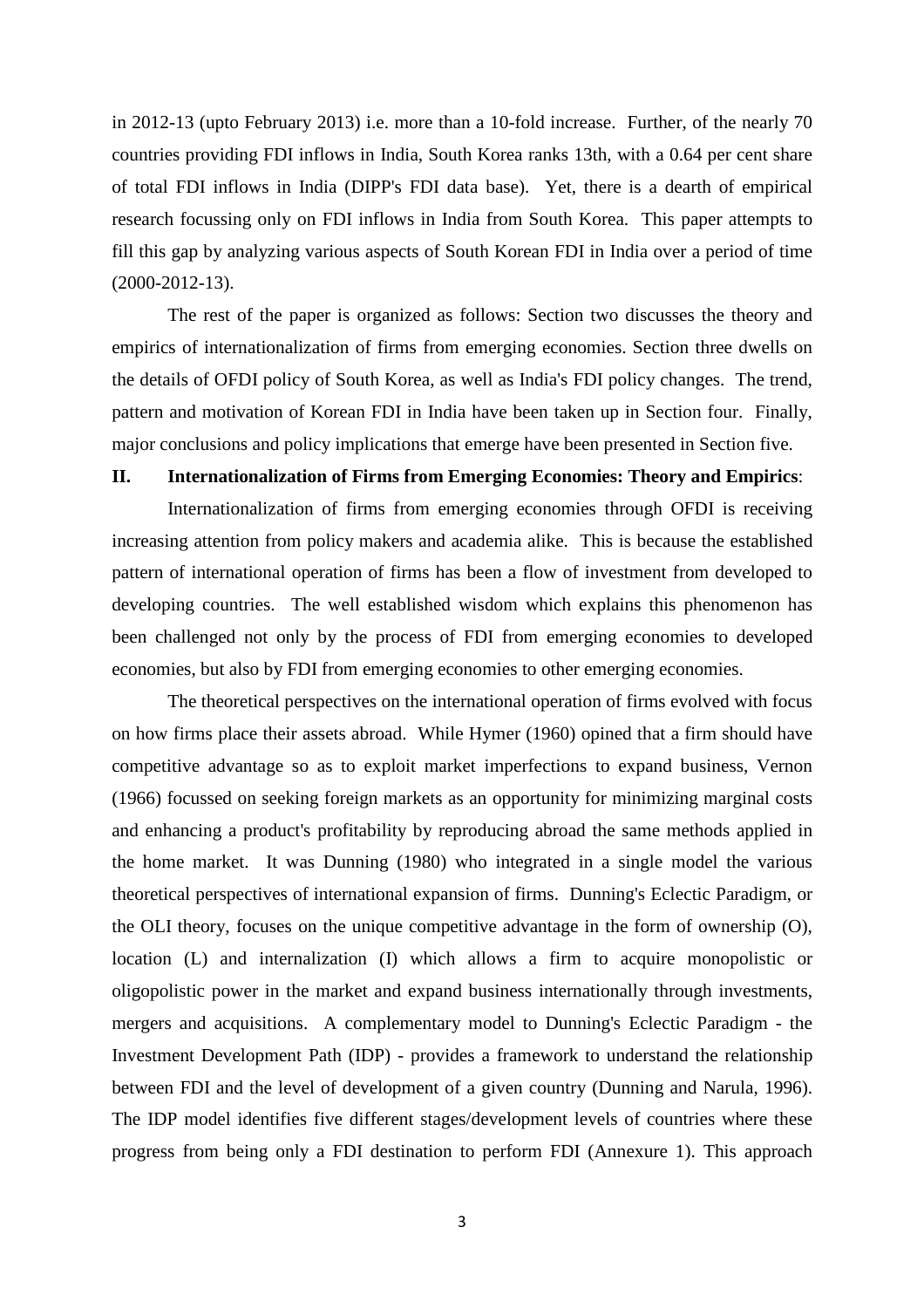identifies three motives to FDI - efficiency seeking, market seeking, and strategic asset seeking.

 The internationalization of firms from developing/emerging countries does not possess the unique competitive advantage as inherited by the firms of developed countries, so these firms internationalize to acquire competitive advantage (Nayyar, 2008). Theoretical developments providing an explanation based on the experiences of advanced countries are thus inadequate to explain the spirit of internationalization of firms from emerging economies. Hence, Mathews (2006) in his work developed a plausible explanation that firms of emerging economies invest overseas to secure strategic resources for enhancing learning capabilities of the firm. Dawar and Frost (1999) pointed towards the use by emerging multinational firms of defensive and assertive options leveraging on some of the unique assets or resources. Khana and Palepu (2006) argued that emerging multinational firms of developing countries possess distinct advantage to deal with institutional voids which can be exploited to counter foreign multinational firms in the local economies and can also be extended to international markets. It has also been argued that the emerging economy multinationals use existing ownership advantage to pursue the acquisition of complementary resources and capabilities that is required to developed potential competitive advantage for survival in the more competitive environments (Aulakh 2007).

 Empirical evidence based on country/region studies on the drivers and motivations of OFDI from emerging economies categorise these into two waves: The first wave is said to occur during the 1960s and 1970s, when efficiency and market seeking factors (i.e. push factors) drove firms to invest in other developing (and often neighbouring) countries. These firms were primarily from Asia (China, Korea, India, etc.). In the second wave beginning 1980s, a combination of push and pull factors (mainly the pull factor of strategic asset seeking) drove firms from developing countries to invest more in developed countries or in developing countries outside their region. Again, Korea and China were identified as the main players in this wave (Dunning, et al., 1997).

 While examining the trend, pattern, and determinants of OFDI from China and India, covering a period of 1990-2010, Gill and Singh (2012) found that internationalization of firms from China and India has been driven by push factors that enable firms to acquire resources, markets and technologies. The trend of both India and China was observed to be towards developed economies. However, more Asian economies find place in China's OFDI than in India's OFDI. Kim and Rhe (2009) tested the determinants of South Korean OFDI using macroeconomic factors of host countries. They found that while market seeking was a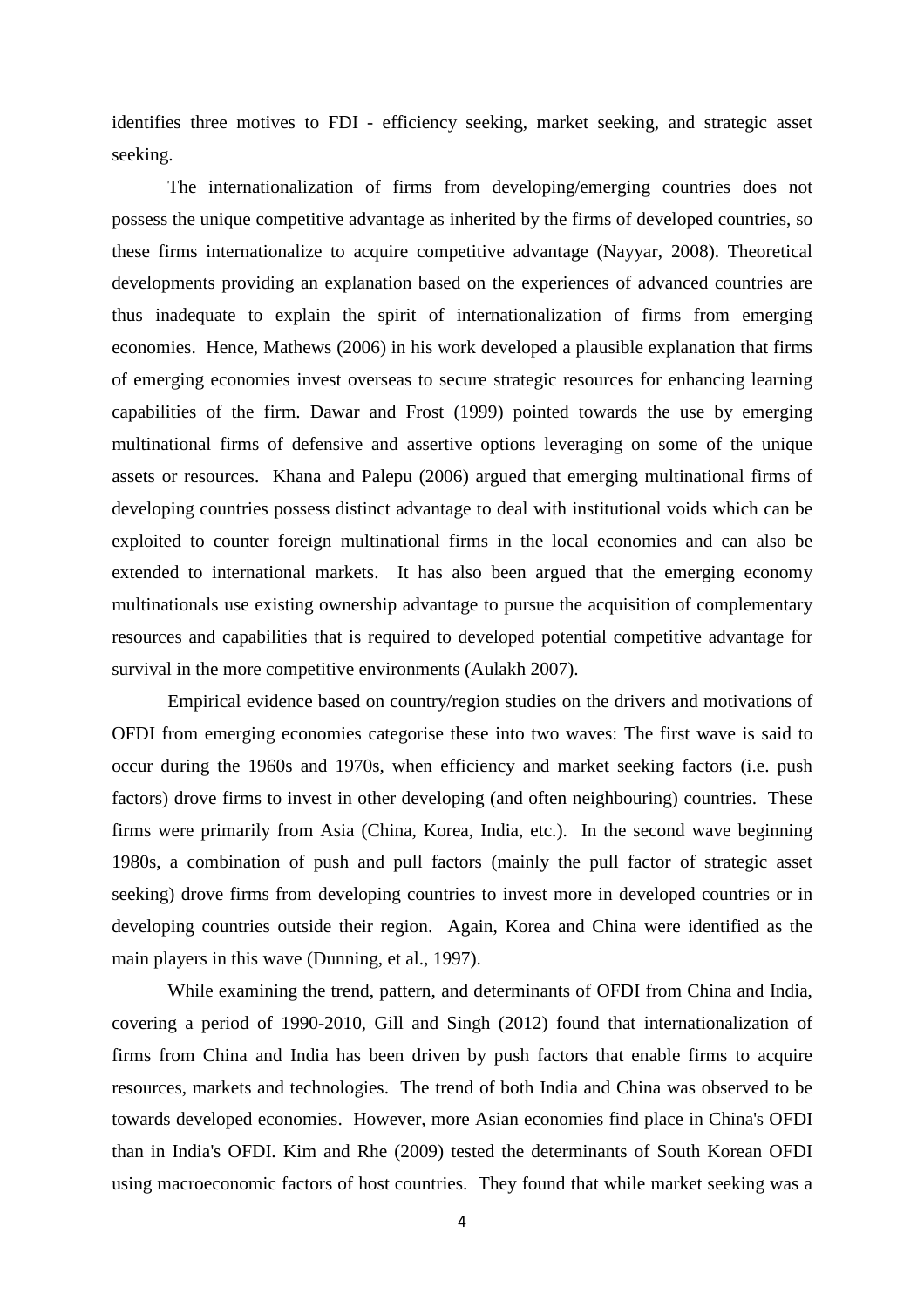key motivation for South Korea's OFDI, the motive to acquire strategic assets was also important, irrespective of the fact whether the investment was to be in developed or developing countries. For developing countries in particular, Korea's OFDI was motivated by potential market attractiveness including low wage levels and strategic assets. They also examined the validity of traditional theories of FDI in explaining the investment behaviour of South Korean firms at stage 3 or 4 of the IDP and found that the behaviour does not completely comply with the traditional theories of FDI.

 Moon (2007) examined the drivers and motivations of Korean OFDI and their impact on firms' competitiveness using an extended diamond model (Annexure 2) by including factor conditions, demand conditions and strategy, structure and rivalry and related and support sectors. According to him, Korean OFDI has been mainly due to a saturated market at home, cost disadvantages, competition, and a search for cheap labour. Kwak (2007), in an intensive study of investment strategies and corporate motivations for Korean OFDI, listed rising domestic wages, interest rates, exchange rates, limited domestic market and regulation as the domestic push factors, while the need of natural resources, export markets, technology and improved efficiency were identified as the global pull factors. The characteristics of Korea's outward FDI particularly in Asia as examined by Yoon (2007) identified low labour cost combined with low transport cost as the reasons behind Korea's OFDI concentration in Asia.

 Thus there are multiple factors that drive internationalization of firms from emerging economies. These range from market access for exports, access to technology, cost disadvantages, and a search for cheap labour. In the particular case of South Korea, recent empirical studies point mainly towards market seeking and search for cheap labour as the prime motives, especially in case of its FDI in other developing/emerging economies. Korean OFDI is concentrated in China but needs to contemplate diversifying to other countries (Moon 2007, Kwak 2007, Yoon 2007). The present paper is an attempt to study and analyze Korean FDI in another giant sized emerging economy i.e. India, which is and should increasingly catch Korea's interest (with its liberalized FDI norms, low wages etc.) so far as FDI is concerned. Such a study based only on these two emerging economies would be distinct from the previous, aforementioned studies that have largely concentrated on Korean OFDI in Asia/other emerging economies in totality.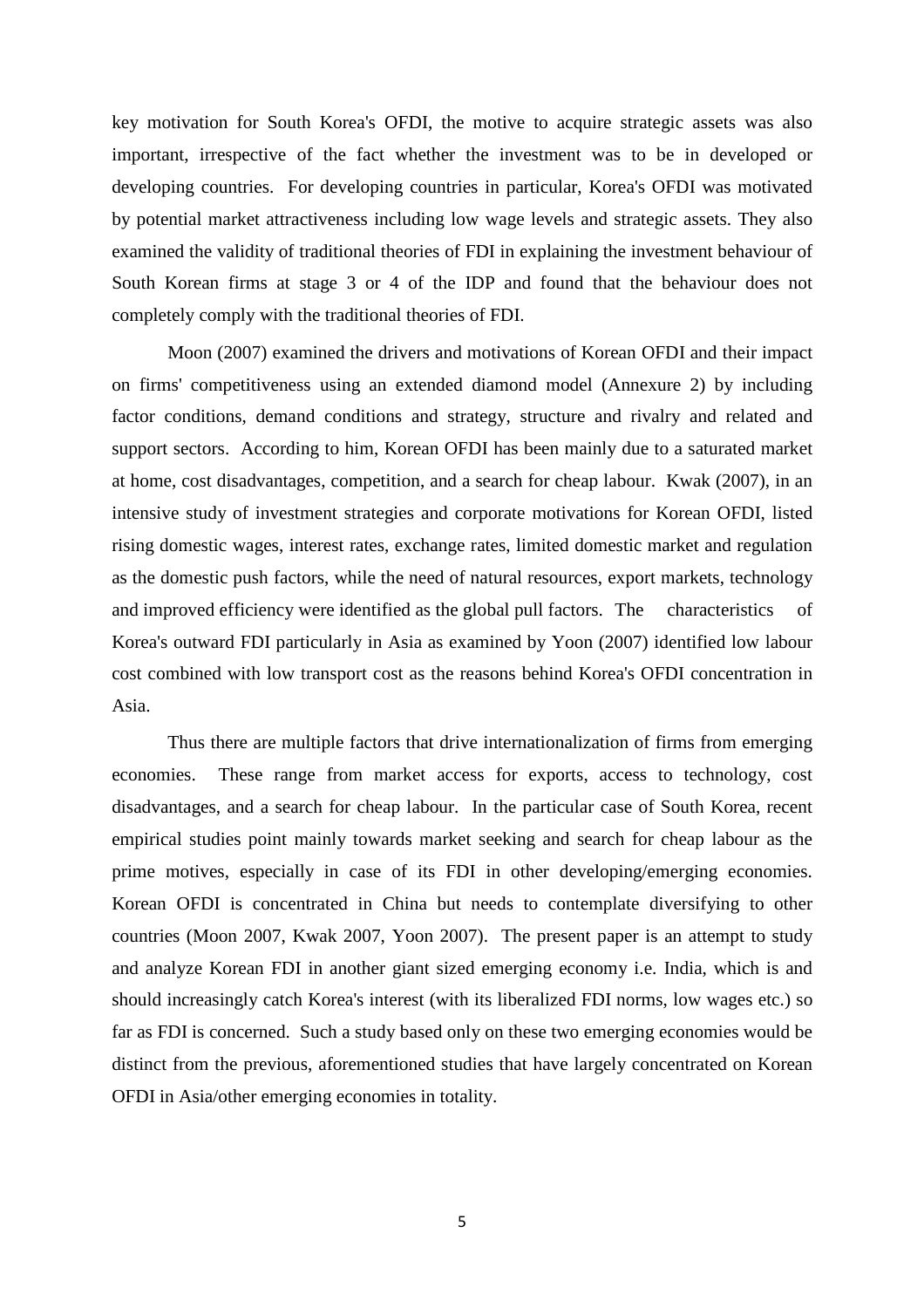#### **III. Public Policy towards FDI: Korea and India**

 There is no doubt about the fact that of the factors driving investment flow to/from a country, policy regime is of utmost significance, apart from macro fundamentals. It is the public policy which mainly determines the promotion (or restraint) of foreign investment flows in/from a country. Hence, in this section, keeping in line with the theme of this paper, the outward FDI policy framework of Korea will be reviewed. Along with this, the FDI policy in India will also be discussed to examine whether India is sufficiently geared up to attract FDI inflows in the current environment of intense competition among developing countries to attract FDIs. These observations will also reveal the extent of attractiveness of Indian investment environment specifically for Korean OFDI motivations.

#### **Korea's OFDI Policy**:

 The evolution of Korea's OFDI policy can be traced back to 1968, when the Korean Government introduced articles on foreign investment law. As can be seen from Annexure 3, four stages of Korea's OFDI policy have been identified (Moon, 2007). Though the laws governing OFDI were restrictive in the beginning (Stages 1 and 2) the Government actively encouraged OFDI since 1980 (stage 3), when its international debt position eased, by relaxing many of the restrictive conditions. These relaxations continued through mid 80s to the first decade of the next century also (stage 4).

 Korea recognized the indispensability of OFDI towards the end of 1960s, with the passing of the Act of Foreign Exchange Management in December 1968. However, permission to make foreign investments was only for sectors which could contribute to export promotion. To meet the demands of growing exports, raw materials and overseas construction projects, the Korean government established the Guiding Principles of FDI and Post Investment Management under the authority of Bank of Korea. Then in 1978, rules for the Approval of Foreign Investments were framed which required prior approval permission to invest abroad (Pattnaik and Kwon, 2006).

 The second oil crisis and its aftermath saw the Korean government simplifying foreign investment regulations, and the prior approval of the business investment plan was done away with. In the later half of the 1980s, with a surplus balance of payments, and rise of input prices in the domestic market, combined with the external revaluation of Won, foreign investment was actively encouraged by the Korean government. The period 1986-90 saw more processes and pre-requisites for foreign investment relaxed. From early 1991, the Korean government began transforming its role as a regulator of foreign investment. A series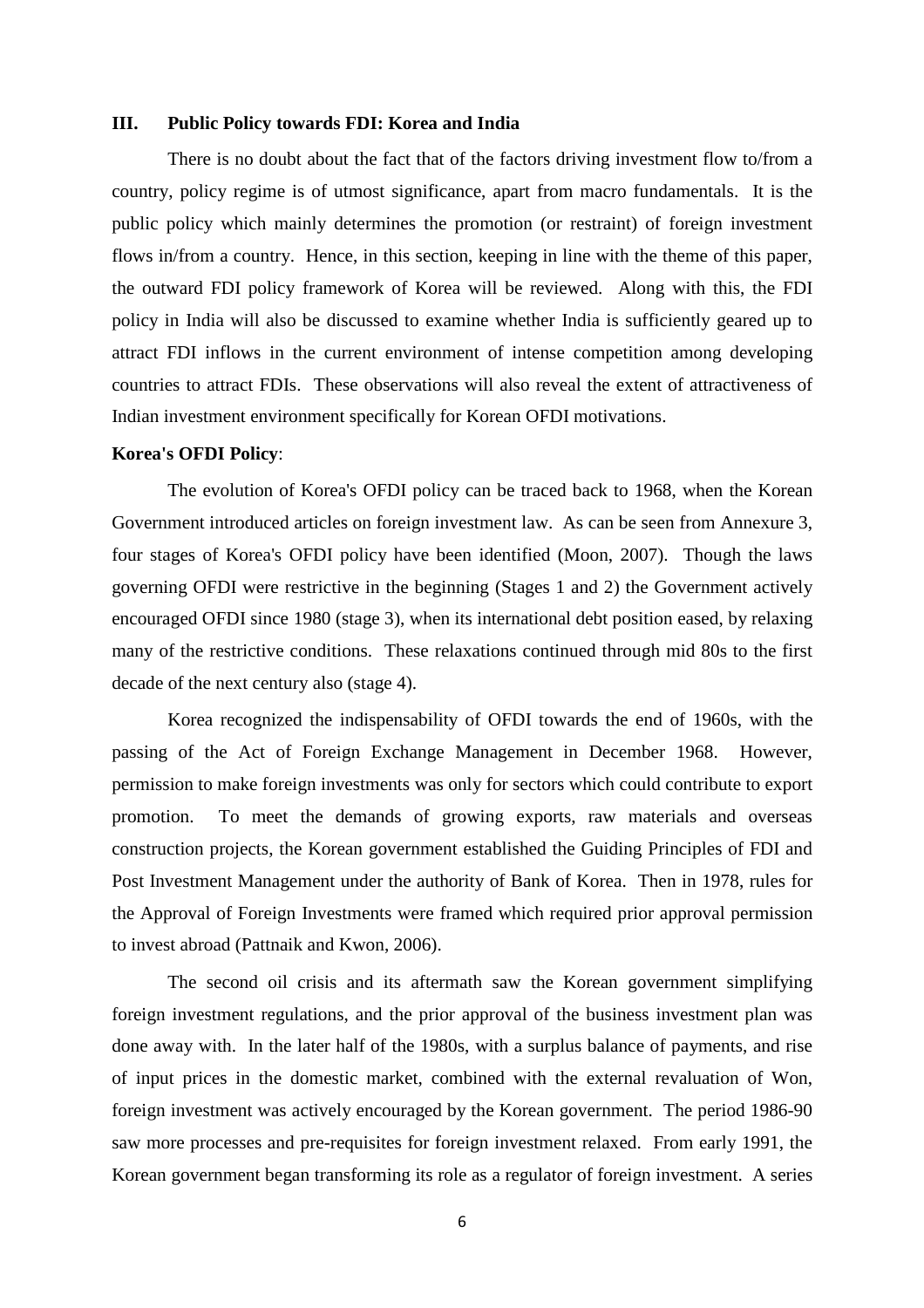of laws were passed to support OFDI by Korean firms. The Law of Foreign Exchange Management was revised in 1991 as a result of which autonomy in foreign investment became a standard norm. To facilitate foreign investors, the Korea Development Bank and the Industrial Bank of Korea were also authorized to provide foreign investment permission. Lower limits of outward investment requiring prior government approval were also raised to US\$ 50 million. Affiliates of Chaebols (big business groups) directed foreign investment towards Asia (mainly China) during this period.

 In 1997, Korea became a member of OECD. Following this, the government transferred considerable authority on issues of foreign investment policy to the nongovernmental sector, and the domain of foreign investment activities moved to the private sector (Pattnaik and Kwon, 2006). Permission procedures were further simplified. The economic crisis of 1997 led to decline in foreign investment, hence post-crisis, the foreign investment system witnessed aggressive deregulation. The Korean government did away with the General Guidelines for Foreign Investment and Guidelines for the Purchase of Foreign Real Estate. Since 1999, the support ratio for foreign investment to develop mines and mineral industry was raised to 90 per cent of total investment. After the economic crisis, especially from 2001 although more authority and discretion on FDI policy issues were transferred to the private sector, public policy moved towards monitoring the activities of overseas subsidiaries of Korean firms.

 Some changes were brought about in recent years to promote Korean OFDI. Korea Investment Corporation (KIC) was established in 2005, mainly to manage foreign exchange reserves. Post-2005, the Korean Ministry of Finance and Economy launched an aggressive promotion plan for OFDI. Under this, it raised the investment limit from US\$ 1 million to US\$ 10 million for individual overseas investors. Financial support from the Export-Import (EXIM) Bank of Korea was also increased by raising the limit of loan up to 90 per cent in case of investment for transfer of technology. The Government extended support for the establishment of financial organization subsidiaries in host countries of Korean FDI, such as China and Vietnam. To reduce risks of overseas investment, new insurance policies for investor Korean firms were also announced. Support through co-financing with Multilateral Development Banks, and a one-stop service centre for foreign investment to supply user friendly information, is some of the other state sponsored and promoted measures to encourage OFDI (Moon, 2007). It is pertinent to note that the Korean government supports and promotes its outward FDI through four measures: (i) financial support (extended by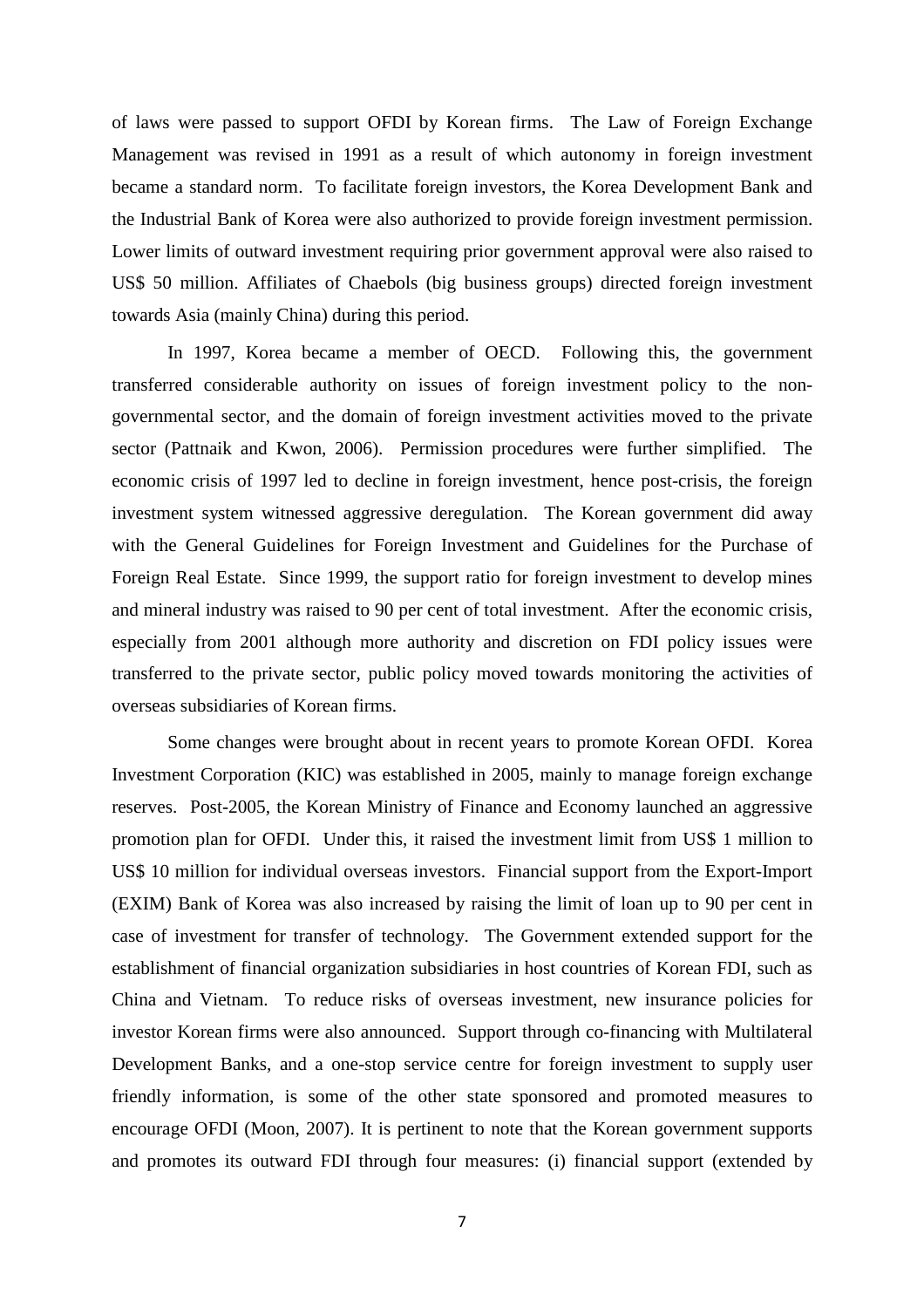EXIM Bank of Korea), (ii) taxation (avoidance of double taxation vide Double Taxation Avoidance Agreement, under which Korean enterprises can subtract the corporate tax paid abroad from their domestic corporate tax liabilities), (iii) overseas investment services (provided by the Korea Export Insurance Corporation) which include export credit insurance against non-payment risks by buyers, covers war and civil disturbances etc. and the threat of contract risks inherent in new investment overseas; (iv) institutional services such as administration and information (provided mainly by The International Management Institute which provides consultation services to Korean small and medium enterprises investing abroad (Kim and Rhe, 2009).

 It is evident that the Korean government has played an active role in internationalization of firms by liberalizing the regulatory environment supporting OFDI and providing institutional support and other incentives. "The role of the Korean government has transformed from that of a rule setter to a regulator to that of a facilitator of foreign investment" over a period of time (Pattnaik and Kwon, 2006, p. 19).

#### **India's FDI Policy**:

 At the time of attaining independence in 1947, India had FDI stocks largely owed to her colonial master i.e. United Kingdom. Post-independence, when India embarked on a strategy of industrialization with active governmental intervention, it had important bearings on its FDI position also. The government's attitude towards foreign investments evolved in four distinct phases: (i) the period from 1947 to late 1960s was that of a gradual liberalization of attitude, (ii) 1960s to 1970s was a period of selective stance, (iii) certain liberalization of policy marked 1980s, and (iv) a liberalized policy regime beginning 1991 with respect to both inward and outward FDI (Kumar, 1995a). However, we will follow a more convenient division of the pre-liberalization period (before 1991), and the post-liberalization period (post 1991).

 Keeping the objective of 'self-reliance' in the period proceeding independence, the Indian government's policy was that of encouraging FDI through foreign collaboration in high technology areas to build national capability, but to discourage it in low technology areas to protect domestic industries. In 1968, a Foreign Investment Board (FIB) was established to deal with cases involving foreign investment/collaboration with up to 40 per cent foreign equity. The Foreign Exchange Regulation Act (FERA) of 1973, allowing foreign equity holding in a joint venture only up to 40 per cent, acted as a regulator. Exceptions were made for companies in high technology sectors, tea plantations or for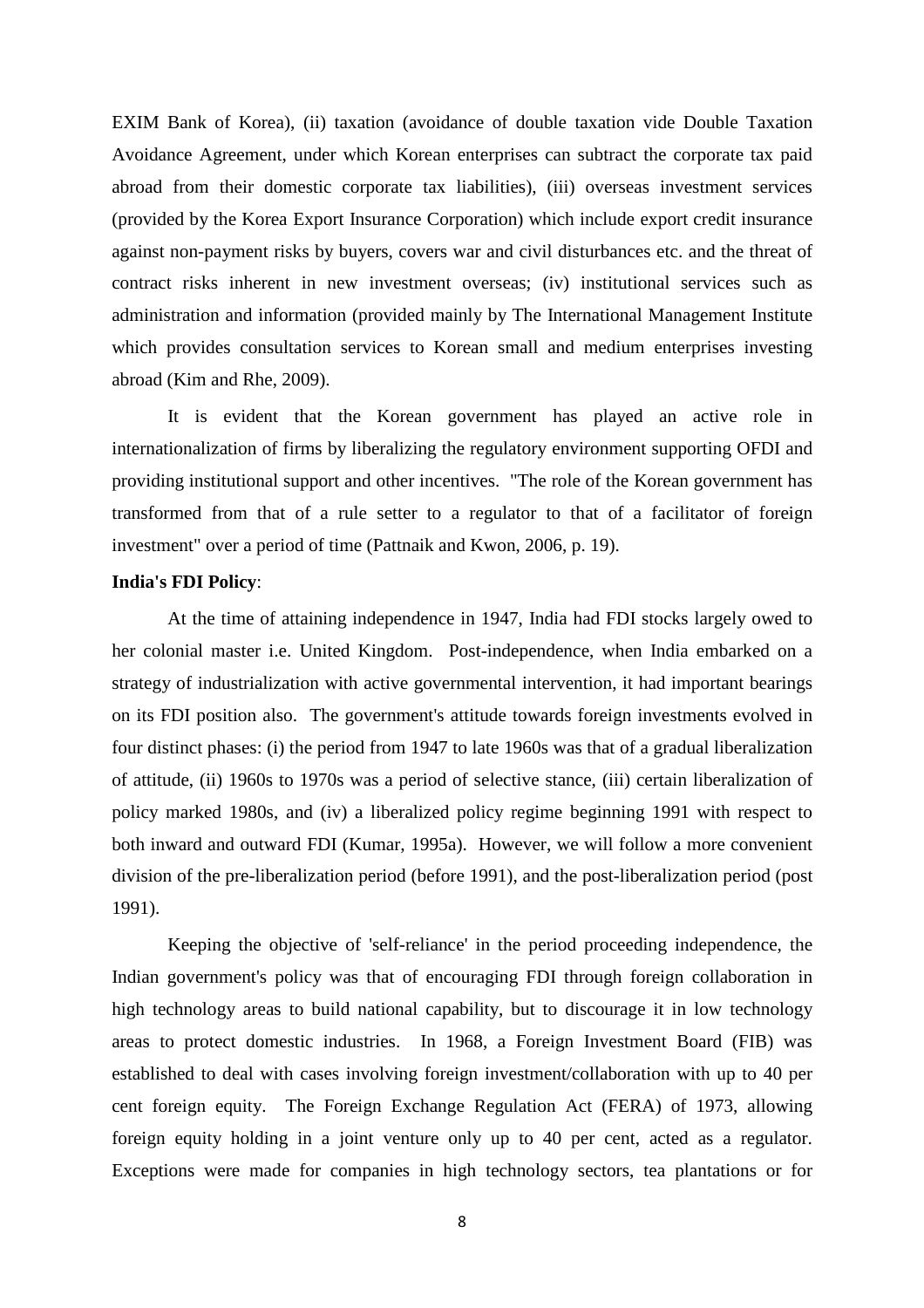production for exports. The period 1968 to 1979-80 saw policies designed to protect local expertise, and can be said to see the completion of India's transition to stage two of IDP (Kumar, 1995a).

 The outcome of the policies in favour of highly protected local market was a negative impact on India's export competitiveness, as it had led to technological obsolescence and high cost. Hence, some exemptions were given to foreign companies in the form of allowing equity holdings over 40 per cent, if these were operating in high technology areas. The government established special economic zones (SEZs) and provided liberal incentives for promoting FDI in these zones. Partial liberalization in trade and investment policy were introduced in the 1980s. The Industrial Policies of 1980 and 1982 and Technology Policy of 1983 adopted a liberal attitude towards foreign investment by relaxing industrial licensing approval rules, exemption from foreign equity restrictions under FERA to 100 per cent export oriented units, tariff reduction, and shifting of large number of items from import licensing to Open General Licensing (OGL). A 'fast channel' was set up in 1988 for expediting clearance of FDI proposals from major investing countries. The 1980s saw Japan becoming a major source of FDI in India, along with US, UK and Germany.

 In 1991, to overcome the crisis of adverse balance of payments, coupled with political uncertainly, India embarked upon an economic liberalization and reforms program vide the announcement of a New Industrial Policy (NIP) in July 1991. The policy aimed at gradual removal of restrictions on investment projects and increased access to foreign technology and funding. A Foreign Investment Promotion Board (FIPB) was set up to provide a single window clearance to facilitate investment in India by international companies. A number of measures to liberalize foreign investment were taken which included : (i) introduction of dual route of approval of FDI i.e. Reserve Bank of India's (RBI's) automatic route and the Government's approval route Secretariat for Industrial Assistance (SIA)/FIPB); (ii) automatic permission for technology agreements in high priority industries, and removal of restriction of FDI in low technology areas, along with liberalization of technology imports; (iii) permission to Non-Resident Indians (NRIs) and Overseas Corporate Bodies (OCBs) to invest up to 100 per cent in high priority sectors (iv) raising foreign equity participation limits to 51 per cent for existing companies and liberalization of the use of foreign brands name; (v) signing the convention of Multilateral Investment Guarantee Agency (MIGA) for protection of foreign investments. In addition to these measures, the FERA Act of 1973 was replaced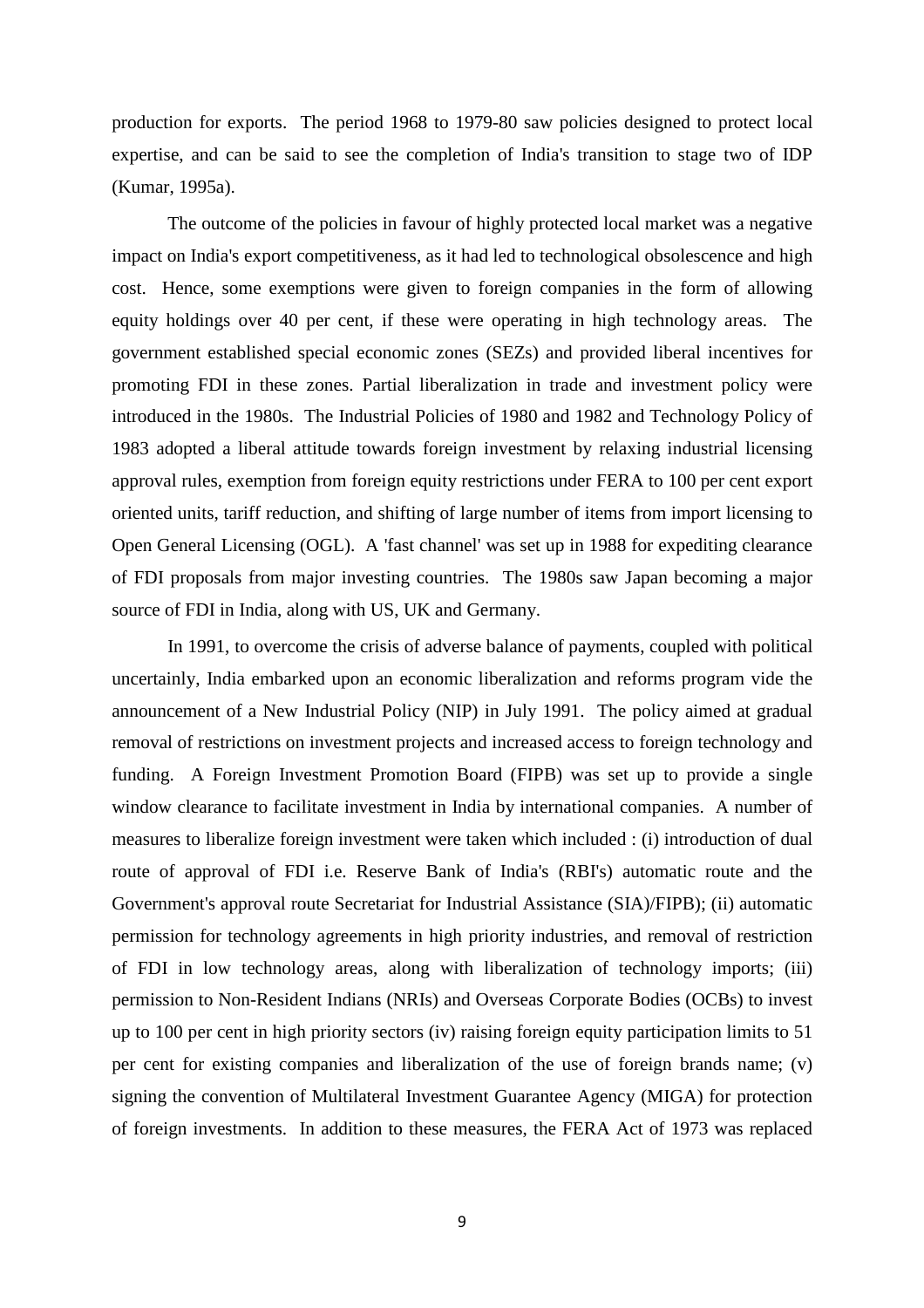by the FEMA (Foreign Exchange Management Act) in 1991, which was much less stringent (RBI, 2013).

 The RBI deals with the investment proposals under the automatic route and matters related to FEMA, while the Government handles investment through approval route and issues relating to FDI policy, through three institutions - FIPB, SIA and FIIA (Foreign Investment Implementation Authority). Under the automatic route, without taking prior approval, the investors are only required to notify the RBI (in its concerned regional office) within 30 days of issuance of shares to foreign investors. Under the approval route, it is the FIPB which considers proposals and gives its recommendations. FDI in Indian is banned in atomic energy, lottery business, chit funds and nidhis, gambling and casinos, real estate business, construction of farm houses and sectors not open to private investment. Sector specific limits of foreign investment in India are given in Annexure 4.

India, thus, has a fairly liberal policy regime so far as FDI is concerned.

#### **IV. Korean FDI in India: Trend, Pattern and Determinants**

 The growing internationalization of firms from developing countries can be judged from the outflows of FDI from these countries. According to World Investment Report 2013, developing economies generated almost one-third of global FDI outflows, continuing a steady upward trend. On the other hand, FDI outflows from developed countries dropped to a level close to the trough of 2009.

 Table 1 gives the global trends of OFDI over a 23 year period, from 1990 to 2012. While the stock of world OFDI increased from US\$ 2091496 million to US\$ 23592739 million over this period, registering an 11-fold increase, developing economies registered a whopping 31 fold increase over the same period. The share of developing economies in world OFDI stock increased from 6.92% in 1990 to nearly 19% in 2012. The table also reveals S. Korea's share in OFDI. Its OFDI stock increased from US\$ 2301 million to US\$ 196410 million over the same period, meaning an 85-fold increase. Korea's share in developing economies OFDI stock increased from 1.59 per cent in 1990 to 4.4 per cent in 2012, while its share in world OFDI stock also registered an increase from 0.11 per cent to 0.83 per cent over the same period.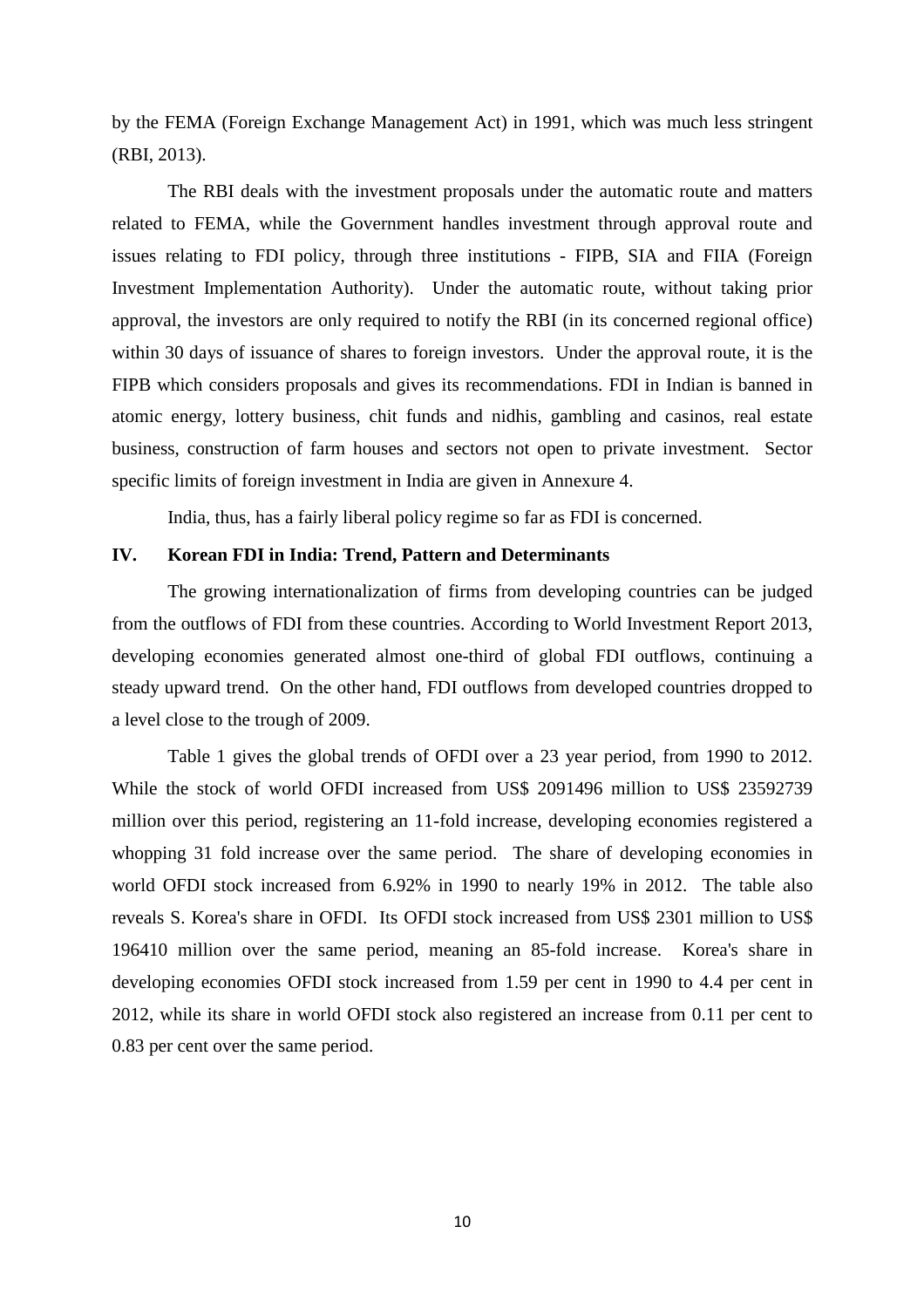|      |          |            |              |          | (Stock in US\$ million) |
|------|----------|------------|--------------|----------|-------------------------|
| Year | World    | Developing | Share of     | S. Korea | Share of S.             |
|      |          | Economies  | Developing   |          | Korea in                |
|      |          |            | Economies in |          | Developing              |
|      |          |            | World        |          | Economies               |
| 1990 | 2091496  | 144664     | 6.92         | 2301     | 1.59                    |
| 1991 | 2344609  | 158934     | 6.78         | 3328     | 2.09                    |
| 1992 | 2384763  | 184730     | 7.75         | 4425     | 2.39                    |
| 1993 | 273189   | 222454     | 8.02         | 5441     | 2.45                    |
| 1994 | 3110850  | 276643     | 8.89         | 9720     | 3.51                    |
| 1995 | 3791296  | 330343     | 8.71         | 13280    | 4.02                    |
| 1996 | 4307598  | 385233     | 8.94         | 17266    | 4.48                    |
| 1997 | 4988219  | 558687     | 11.20        | 19550    | 3.50                    |
| 1998 | 5940651  | 574708     | 9.67         | 19090    | 3.32                    |
| 1999 | 7217762  | 725617     | 10.05        | 19190    | 2.64                    |
| 2000 | 8025834  | 905229     | 11.28        | 21500    | 2.38                    |
| 2001 | 7804039  | 968489     | 12.41        | 19970    | 2.06                    |
| 2002 | 7891989  | 978044     | 12.39        | 20730    | 2.12                    |
| 2003 | 10053730 | 1079141    | 10.73        | 24990    | 2.32                    |
| 2004 | 11845887 | 1245651    | 10.52        | 32170    | 2.58                    |
| 2005 | 12575883 | 1447274    | 11.51        | 38680    | 2.67                    |
| 2006 | 15766400 | 1931532    | 12.25        | 49190    | 2.55                    |
| 2007 | 19343062 | 2648119    | 13.69        | 74780    | 2.82                    |
| 2008 | 16511202 | 2613175    | 15.83        | 97910    | 3.75                    |
| 2009 | 19518956 | 2980331    | 15.27        | 120440   | 4.04                    |
| 2010 | 21130046 | 3484157    | 16.49        | 143160   | 4.11                    |
| 2011 | 21441873 | 3928686    | 18.32        | 171530   | 4.37                    |
| 2012 | 23592739 | 4459356    | 18.90        | 196410   | 4.40                    |

Table 1: Global Trends of Outward Foreign Direct Investment: 1990-2012

Source: Derived from UNCTAD: unctadstat.unctad.org/tableviewer/download.aspx?x (accessed on 20 July 2013.

 Table 2 gives the inflows and outflows of FDI from Korea and India, as well as the outward to inward ratio from 1990 to 2011. This will indicate the importance of FDI for both these economies. It is observed from the table that Korea's outward FDI during the mentioned period was higher than its inward FDI inflows, except for a four year period from 1998 to 2001. During this period, Korea's increasing trend of OFDI fell dramatically as a result of the financial crisis in 1997-98. The post-crisis restructuring measures included closing down of foreign subsidiaries and delaying (or even cancellation) of investment plans abroad which explains the fall in its OFDI. Korean OFDI began to recover 2002 onwards, with its outward-inward ratio depicting outflows much more than inflows. On the other hand, India's inflows have been higher than its outflows throughout the period.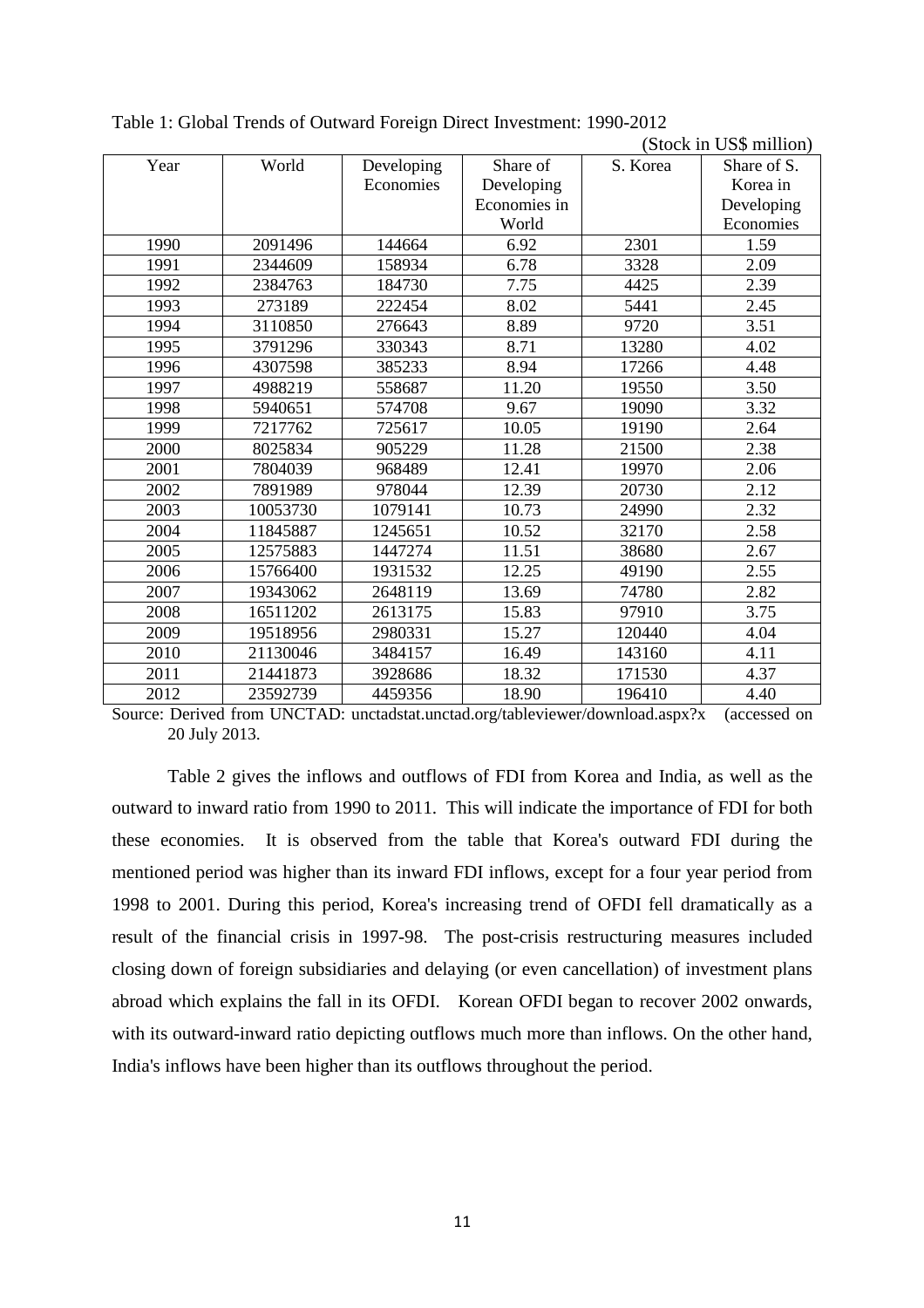|      | (US \$ million)   |          |                             |          |          |         |
|------|-------------------|----------|-----------------------------|----------|----------|---------|
| Year | India<br>S. Korea |          | <b>Outward-Inward Ratio</b> |          |          |         |
|      | Inward            | Outward  | Inward                      | Outward  | S. Korea | India   |
| 1990 | 788.50            | 1051.60  | 236.69                      | 6        | 1.33     | 0.03    |
| 1991 | 1179.80           | 1488.60  | 75.00                       | $-11$    | 1.26     | $-0.15$ |
| 1992 | 728.30            | 1161.50  | 252.00                      | 24       | 1.59     | 0.10    |
| 1993 | 588.10            | 1340.00  | 532.00                      | 0.35     | 2.28     | 0.00    |
| 1994 | 809.00            | 2461.10  | 974.00                      | 82       | 3.04     | 0.08    |
| 1995 | 1775.80           | 3552.00  | 2151.00                     | 119      | 2.00     | 0.06    |
| 1996 | 2325.40           | 4670.10  | 2525.00                     | 240      | 2.01     | 0.10    |
| 1997 | 2844.20           | 4449.40  | 3619.00                     | 113      | 1.56     | 0.03    |
| 1998 | 5412.30           | 4230.20  | 2633.00                     | 47       | 0.78     | 0.02    |
| 1999 | 9333.40           | 3795.60  | 2168.00                     | 80       | 0.41     | 0.14    |
| 2000 | 9283.40           | 4481.50  | 3587.99                     | 514.45   | 0.48     | 0.14    |
| 2001 | 3527.70           | 2195.70  | 5477.64                     | 1397.44  | 0.62     | 0.26    |
| 2002 | 2392.30           | 3024.20  | 5629.67                     | 1678.04  | 1.26     | 0.30    |
| 2003 | 3525.50           | 4135.30  | 4321.08                     | 1875.78  | 1.17     | 0.43    |
| 2004 | 9246.20           | 5650.80  | 5777.81                     | 2175.37  | 0.61     | 0.38    |
| 2005 | 6308.50           | 6366.30  | 7621.77                     | 2985.49  | 1.01     | 0.39    |
| 2006 | 9046.80           | 12514.10 | 20327.76                    | 14284.99 | 1.38     | 0.70    |
| 2007 | 8960.50           | 21607.10 | 25349.89                    | 17233.76 | 2.41     | 0.68    |
| 2008 | 11195.30          | 20289.40 | 47138.73                    | 21147.36 | 1.81     | 0.45    |
| 2009 | 8960.70           | 17392.40 | 35657.25                    | 16031.30 | 1.94     | 0.45    |
| 2010 | 10110.10          | 28357.20 | 21125.45                    | 15932.52 | 2.80     | 0.75    |
| 2011 | 10246.50          | 28998.60 | 36190.40                    | 12456.13 | 2.83     | 0.34    |

Table 2: FDI Inflows and Outflows from Korea and India

Source: Derived from UNCTAD (2013).

Note: Outward-Inward Ratio figures are up to two decimal points only.

 Table 3 gives details of inflows of FDI from Korea in India from April 2000 till February 2012. FDI equity inflows from Korea increased from US\$ 20.67 million in the year 2000-01 to US\$ 214.65 in 2012-13., i.e. a 10-fold increase. A comparison of Korean FDI inflow in India with total FDI inflows in India from all countries reveals that Korea's share was 0.84 per cent in 2000-01, which increased to 1.12 per cent in 2012-13. In between this period, Korea's share registered considerable fluctuations.

 Destination-wise, though North America was Korea's favourite destination for OFDI in early 1990s, thereafter Asia became its preferred destination. Till end 2012, Korean OFDI in China was US\$ 39.67 billion, in Hong Kong US\$ 14.18 billion, US\$ 8.38 billion in Vietnam, and US\$ 3.81 billion in Japan (Garikipati, 2013). It is amply clear that India figures quite low on the list of preferred destinations for Korean OFDI, with a rank of 16 worldwide (and rank of 13 in case of inflows in India from all countries).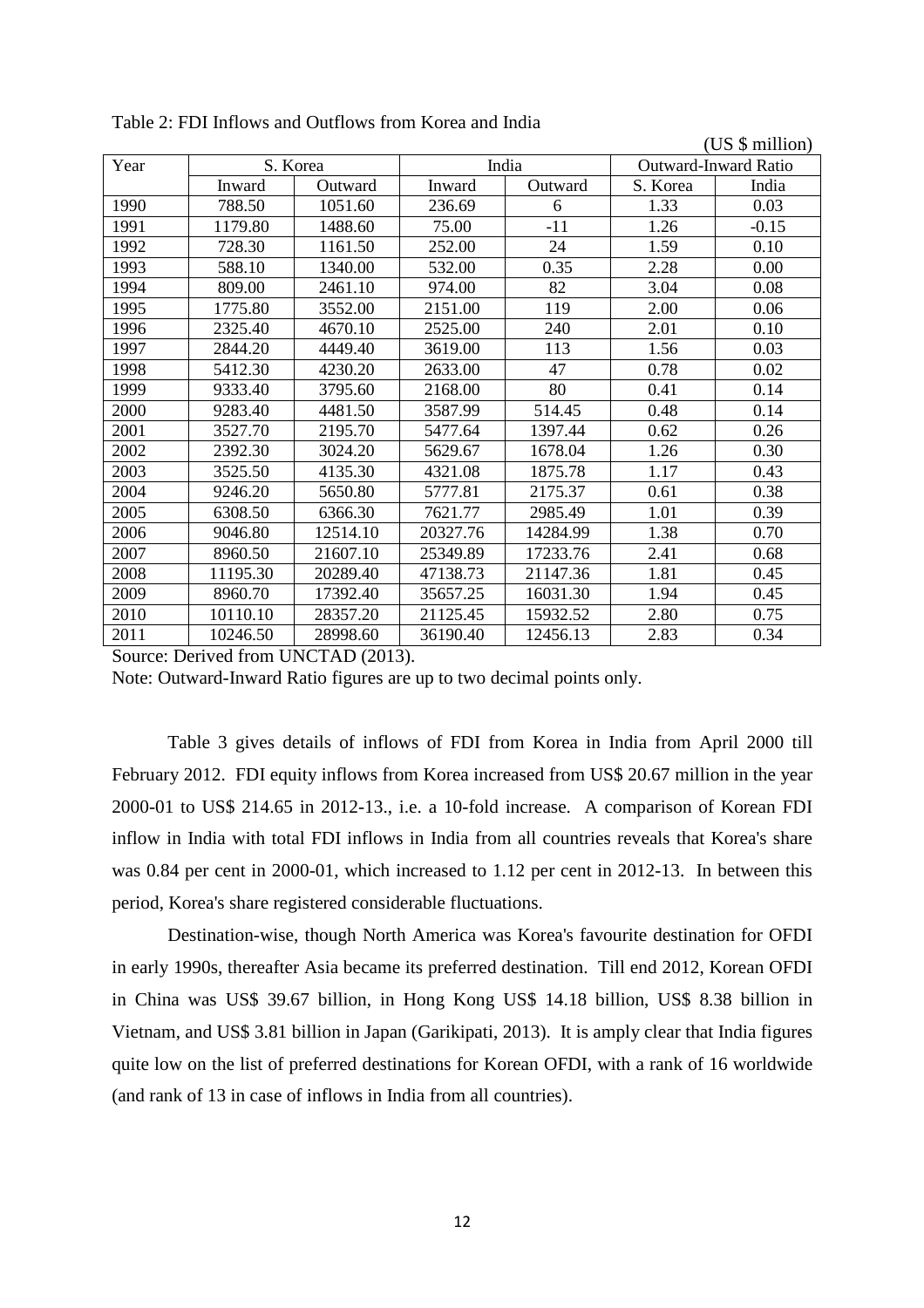|                        |                    |                    | (US \$ in million)      |
|------------------------|--------------------|--------------------|-------------------------|
| Financial Year (April- | FDI equity inflows | FDI equity inflows | Percentage (of column 2 |
| March)                 | from S. Korea      | from all countries | to column 3)            |
| (1)                    | (2)                | (3)                | (4)                     |
| 2000-01                | 20.67              | 2463.0             | 0.84                    |
| 2001-02                | 1.00               | 4065.00            | 0.02                    |
| 2002-03                | 39.17              | 2705.00            | 1.45                    |
| 2003-04                | 23.90              | 2188.00            | 1.09                    |
| 2004-05                | 34.56              | 3219.00            | 1.07                    |
| 2005-06                | 60.18              | 5540.00            | 0.09                    |
| 2006-07                | 70.89              | 12492.00           | 0.57                    |
| 2007-08                | 99.52              | 24575.00           | 0.40                    |
| 2008-09                | 114.64             | 31396.00           | 0.36                    |
| 2009-10                | 166.88             | 25834.00           | 0.65                    |
| 2010-11                | 131.35             | 21383.00           | 0.61                    |
| 2011-12                | 244.79             | 35121.00           | 0.70                    |
| 2012-13 (up to         | 214.65             | 19103.00           | 1.12                    |
| February)              |                    |                    |                         |
| Total                  | 1222.21            | 190084.00          | 0.64                    |

Table 3: Inflows of FDI from S. Korea in India

Source: Adapted from Data Base of Department of Industrial Policy and Promotion (DIPP), Ministry of Commerce and Industry.

 Tables 4 and 5 give the sector-wise position of FDI flows in India from Korea as well as from other countries. Table 4 gives the top five sectors in India which have been attracting Korean FDI inflows from April 2000 to February 2013. These sectors are - metallurgical industries, prime mover, machine tools, automobile industry, and electronics. While metallurgical industries in India attracted nearly 26 per cent of Korean FDI in India during a twelve year period, the other sectors did not attract as much FDI. Overall, around 57 per cent of Korea's FDI inflow in India from 2000-2013 (February) was absorbed by these five sectors. These figures confirm that for Korean FDI in India also, Korea's competitiveness lies not in the service industry, but in manufacturing, just as is the case of Korean OFDI in the other countries of the world. The picture becomes clearer if we also take into account the figures given in Table 5. The list of top 10 sectors in India attracting FDI equity inflow from all countries shows that here metallurgical industries occupied the ninth place, while automobile industry occupied the 8th place. The other top sectors listed in Table 4 do not find a place in Table 5. This means that Korean firms have penetrated in those sectors where other countries were investing relatively less in India, so that these had competitive advantage in these sectors. Low wage rates in India (lower than those in China), and gaining access to India's large domestic market could also be the motivation for Korean manufacturing companies in India.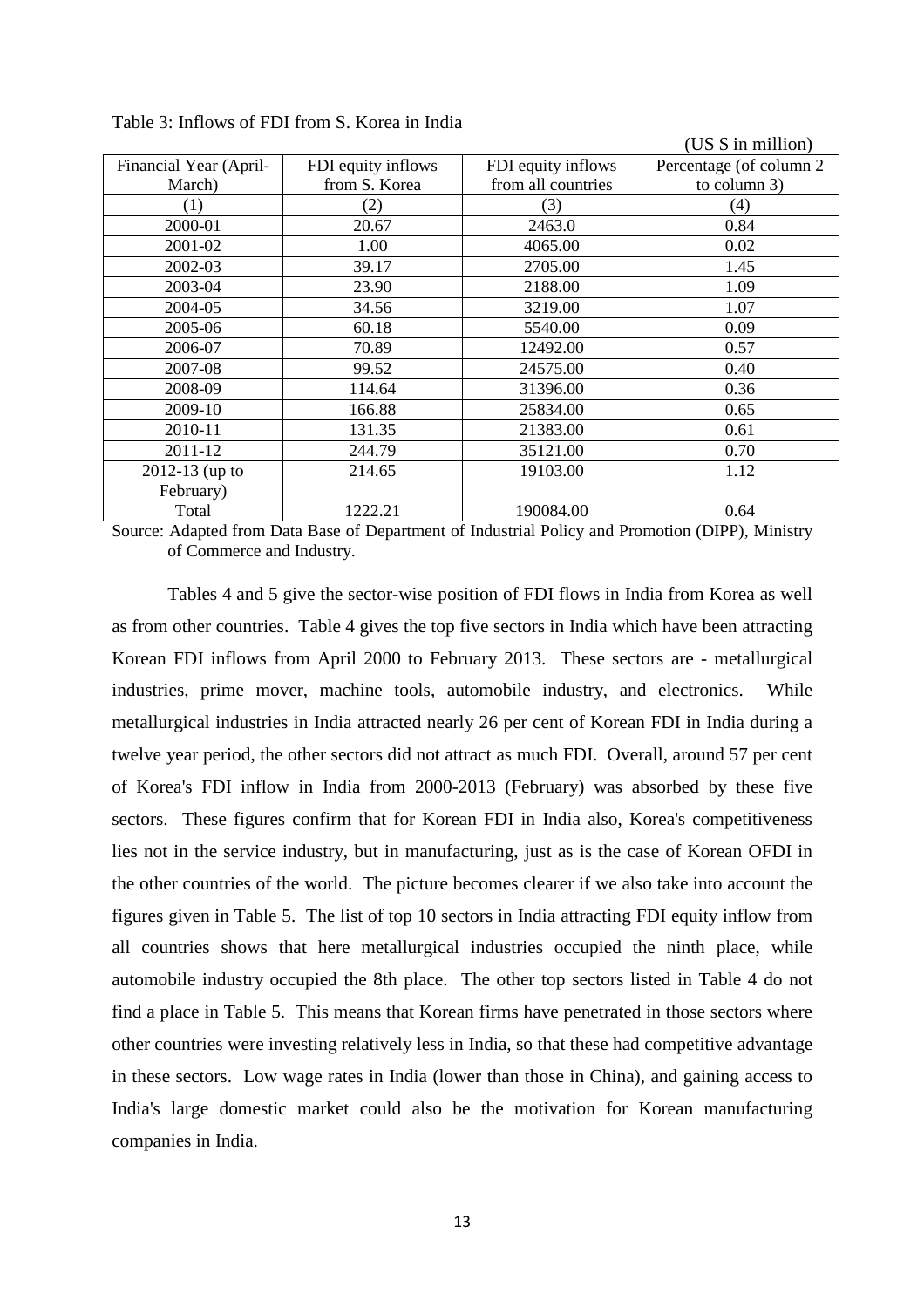|     | $1$ output $y$ $\omega$ $1\omega$ $y$ |                 |                |                 |                  |
|-----|---------------------------------------|-----------------|----------------|-----------------|------------------|
| Sr. | Sector                                | FDI equity      | Percentage of  | FDI equity      | S. Korea's       |
| No. |                                       | inflow from S.  | total FDI      | inflows in this | share in FDI     |
|     |                                       | Korea in this   | equity inflows | sector in India | equity inflows   |
|     |                                       | sector in India | from S.        | from all        | in India in this |
|     |                                       | (US\$ million)  | Korea*         | countries**     | sector           |
|     |                                       |                 |                | (US\$ million)  |                  |
| 1.  | Metallurgical Industries              | 316.99          | 25.94          | 7426.21         | 4.27             |
| 2.  | Prime Mover (other than               | 125.24          | 10.25          | 768.99          | 16.29            |
|     | electrical generators)                |                 |                |                 |                  |
| 3.  | <b>Machine Tools</b>                  | 99.44           | 8.14           | 622.77          | 15.97            |
| 4.  | Automobile Industry                   | 79.75           | 6.52           | 7652.59         | 1.04             |
| 5.  | Electronics                           | 72.21           | 5.91           | 1197.62         | 6.03             |
|     | Total of above five                   | 693.63          | 56.76          | 17668.18        | 3.93             |
|     | sectors                               |                 |                |                 |                  |

Table 4: Top five sectors attracting FDI equity inflows in India from S. Korea (April 2000 to February 2013)

Source: Calculated from Data Base of Department of Industrial Policy and Promotion (DIPP), Ministry of Commerce and Industry.

Note: (i) \*Total FDI equity inflow in India from S. Korea is US \$ 1222.21 million in the period 2000-2013, as given in Table 3.

(ii)\*\* Figures are from April 2000 to January 2013.

| Table 5: Top 10 sectors in India attracting FDI equity inflows from all countries (April 2000) |  |  |  |
|------------------------------------------------------------------------------------------------|--|--|--|
| to January 2013)                                                                               |  |  |  |

|                  |                                       |                       | (US\$ million)         |
|------------------|---------------------------------------|-----------------------|------------------------|
| Sr. No.          | Sector                                | Equity Inflows (US\$) | % of total FDI inflows |
|                  |                                       | million)              | in India               |
| 1.               | Services Sector                       | 37062.75              | 19.51                  |
| 2.               | <b>Construction Development</b>       | 21953.51              | 11.56                  |
| 3.               | Telecommunications                    | 12645.05              | 6.66                   |
| $\overline{4}$ . | <b>Computer Software and Hardware</b> | 11640.37              | 6.13                   |
| 5.               | Drugs and Pharmaceuticals             | 10202.44              | 5.37                   |
| 6.               | Chemicals (other than fertilizers)    | 8856.89               | 4.66                   |
| 7.               | Power                                 | 7824.56               | 4.12                   |
| 8.               | Automobile industry                   | 7652.59               | 4.03                   |
| 9.               | Metallurgical Industries              | 7426.21               | 3.91                   |
| 10.              | <b>Hotel and Tourism</b>              | 6561.78               | 3.45                   |

Source: Adapted from FDI Database of Department of Industrial Policy and Promotion.

To capture the phenomenon empirically, an attempt has been made in this study to test the determinants of Korea's OFDI in India, taking up some macroeconomic factors of host countries (as in Kim and Rhe, 2009). The logic behind taking up these factors is that these affect all MNEs uniformly.

 Data on the flow of Korean FDI to India has been taken up for the period 2000-01 to 2011-12, i.e. a twelve year period. The dependent variable is thus, the Korean OFDI in India (Y) at the end of time t. The specifications and expected behaviour of the key macroeconomic determinants of FDI has been explained as follows: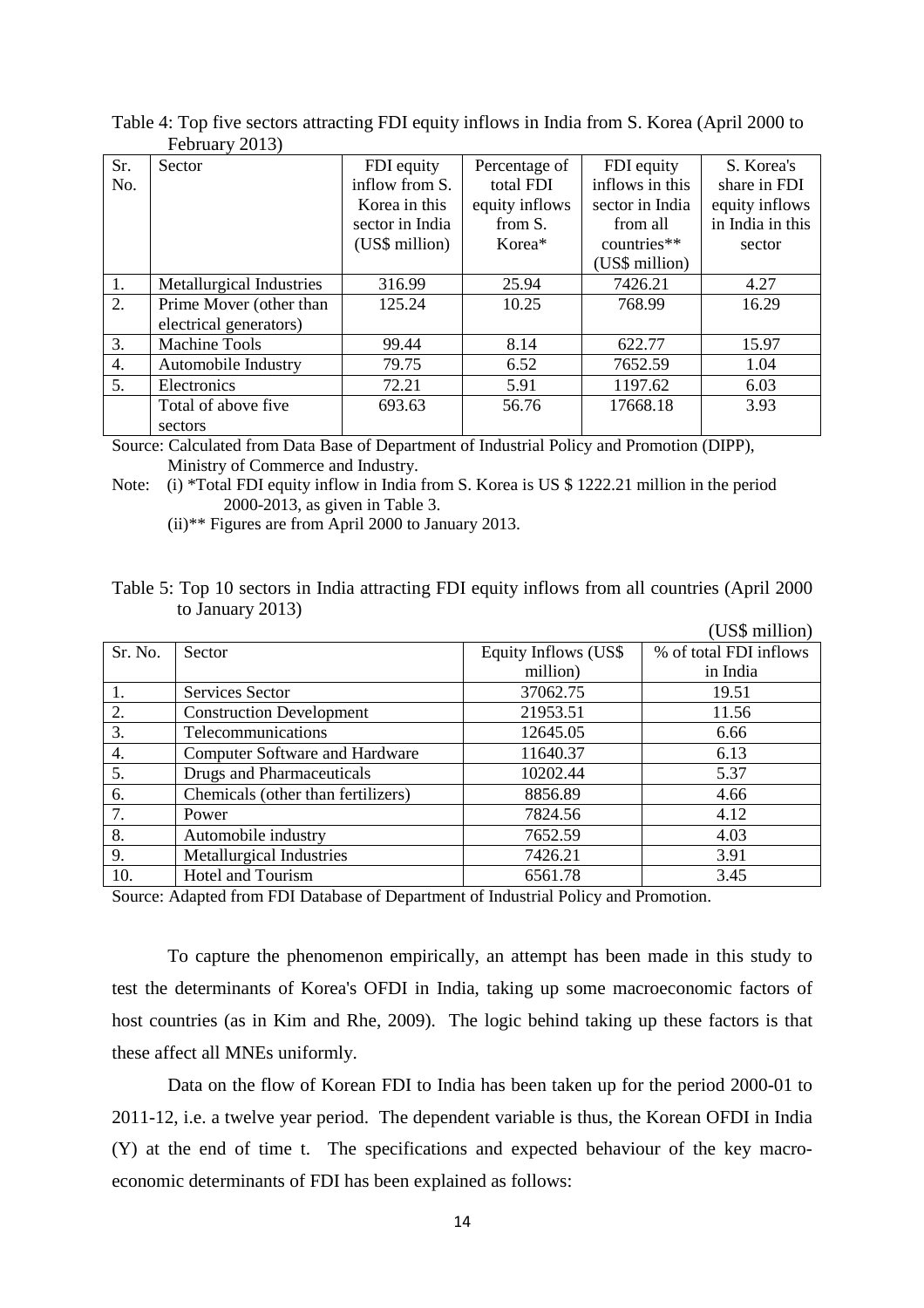*Exchange Rate*  $(X_1)$ : This variable represents India's yearly average exchange rate in US\$. This variable is expected to be negatively associated with OFDI. A weaker host country currency attracts FDI as depreciation makes the assets of host country less expensive relative to assets in the home country.

*Inflation Rate*  $(X_2)$ : This refers to India's (host country) yearly average inflation rate. This is also assumed to be negatively associated with OFDI. Lower inflation rate attracts higher FDI inflows.

The variables  $X_1$  and  $X_2$  are assumed to be negatively associated with OFDI, because high inflation rates and steady exchange rates are damaging for backward supply linkages with the home country. The firms repatriate part of the profits and also engage in imports and exports transactions. Therefore, exchange rate of currency and rate of inflation in host country has profound impact on these transactions.

*GDP per capita*  $(X_3)$ : This represents India's gross domestic product per capita in US\$.

*Wages*  $(X_4)$ : Average annual industrial wages in India (in US\$). It is assumed that foreign investors make efficiency-seeking investments in low wage countries to reduce costs. Developing countries like India offer lower wages and factor costs. In this context we can hypothesis that Korea's FDI in India is negatively associated with wages in India, i.e. lower the wages, higher the expected inflow of Korean FDI in India.

 $GDP(X_5)$ : This is India's gross domestic product in US\$ million.

*Patents*  $(X_6)$ : These refer to the number of annually applied for patents in the host country. The rate of patenting in the host country (India) is hypothesized as being positively associated with Korean FDI flows in India. Patent data serves as a proxy for intangible strategic assets of a country. Firms invest in countries possessing high levels of human and intellectual capital.

*Population*  $(X_7)$ : This represents the host country's year end population in millions.

The variables  $X_3$ ,  $X_5$  and  $X_7$  are assumed to be positively related with FDI inflows. Firms have a tendency to undertake FDI in large-sized markets so as to compensate the cost of investment. Market potential is usually judged from the size and growth of GDP  $(X_5)$  or the size of population  $(X_7)$ . GDP per capita  $(X_3)$  is a relative indicator of market size.

 Thus, the model that would indicate the determinants of Korea's FDI inflows in India would be:

$$
Y_{t} = \beta_{0} + \beta_{1}X_{1} + \beta_{2}X_{2} + \beta_{3}X_{3} + \beta_{4}X_{4} + \beta_{5}X_{5} + \beta_{6}X_{6} + \beta_{7}(X_{7}) + \mu_{t}
$$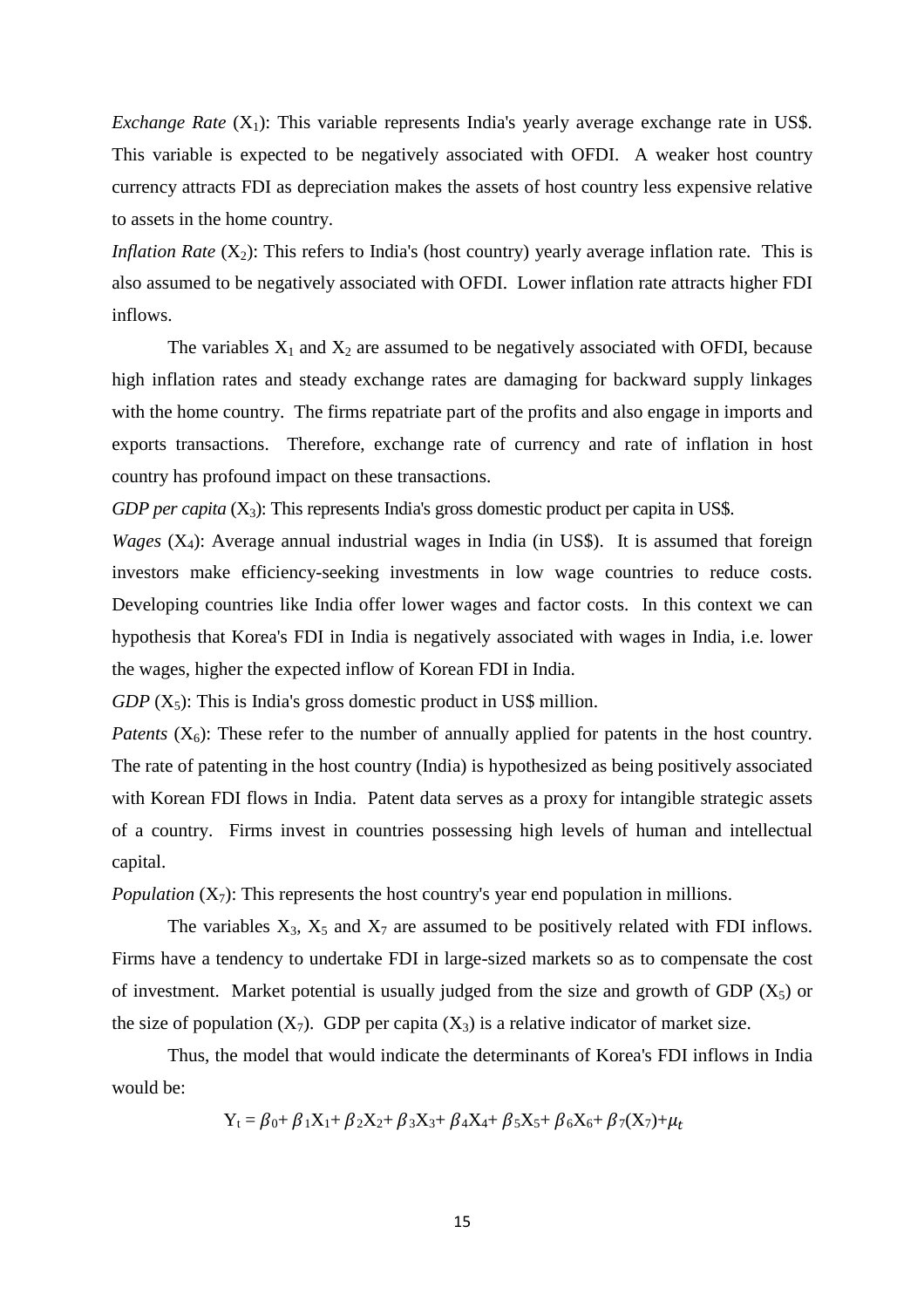A step-wise regression analysis was undertaken as many variables turned out to be collinear, turning down the possibility of using the above regression model. The results are summarized in Table 6 as follows:

|                         | $\check{ }$<br>Step 1 | Step 2       | Step 3       |
|-------------------------|-----------------------|--------------|--------------|
| Constant                | $-54.0052$            | 86.8706      | 107.1751     |
| $X_1$                   |                       |              |              |
| $\mathbf{X}_2$          |                       |              | $-7.35245**$ |
|                         |                       |              | $(-3.100)$   |
| $X_3$                   |                       |              |              |
| $X_4$                   |                       | $-0.19906**$ | $-0.19310*$  |
|                         |                       | $(-3.039)$   | $(-4.120)$   |
| $X_5$                   | 0.0014886*            | 0.0027969*   | 0.0029703*   |
|                         | (9.254)               | (6.26)       | (9.162)      |
| $X_6$                   |                       |              |              |
| $X_7$                   |                       |              |              |
| Adjusted $\mathbb{R}^2$ | 0.885                 | 0.937        | 0.968        |

Table 6: Results of Step-wise Regression

Source: Author's Estimates

Note: (i) Figures in parentheses are t-values.

(ii) \* implies significant at 1 per cent level of significance.

\*\* implies significant at 5 per cent level of significance.

From the results obtained, it is evident that GDP  $(X_5)$ , wages  $(X_4)$  and inflation rate in the host country  $(X_2)$  are the most important determinants of Korean FDI inflows in India. These have the expected signs, i.e. relation with FDI inflows. While wages and inflation have the expected negative sign, FDI inflow is positively related with GDP. The empirical results show that Korean OFDI favours large markets and low wages. High inflation rates are a deterrent for FDI inflows. The preference for large markets in the host country is indicated by the GDP, which is positively associated with FDI inflows and is significant in our results. This finding is in some consonance with what Kim and Rhe (2009) observed in their model (for only developing countries).

 However, it is surprising that high population did not turn out to be a determinants Korean FDI flow in India. This may probably be due to the fact that the entire large population of India does not have purchasing power, with poverty levels being high. Purchasing power is limited to the rich and the dominant middle class in India. Hence, population as a representative of purchasing power is not significant. India's large domestic market (proxied by GDP), thus, seems to be the biggest motivation for FDI inflows from Korea.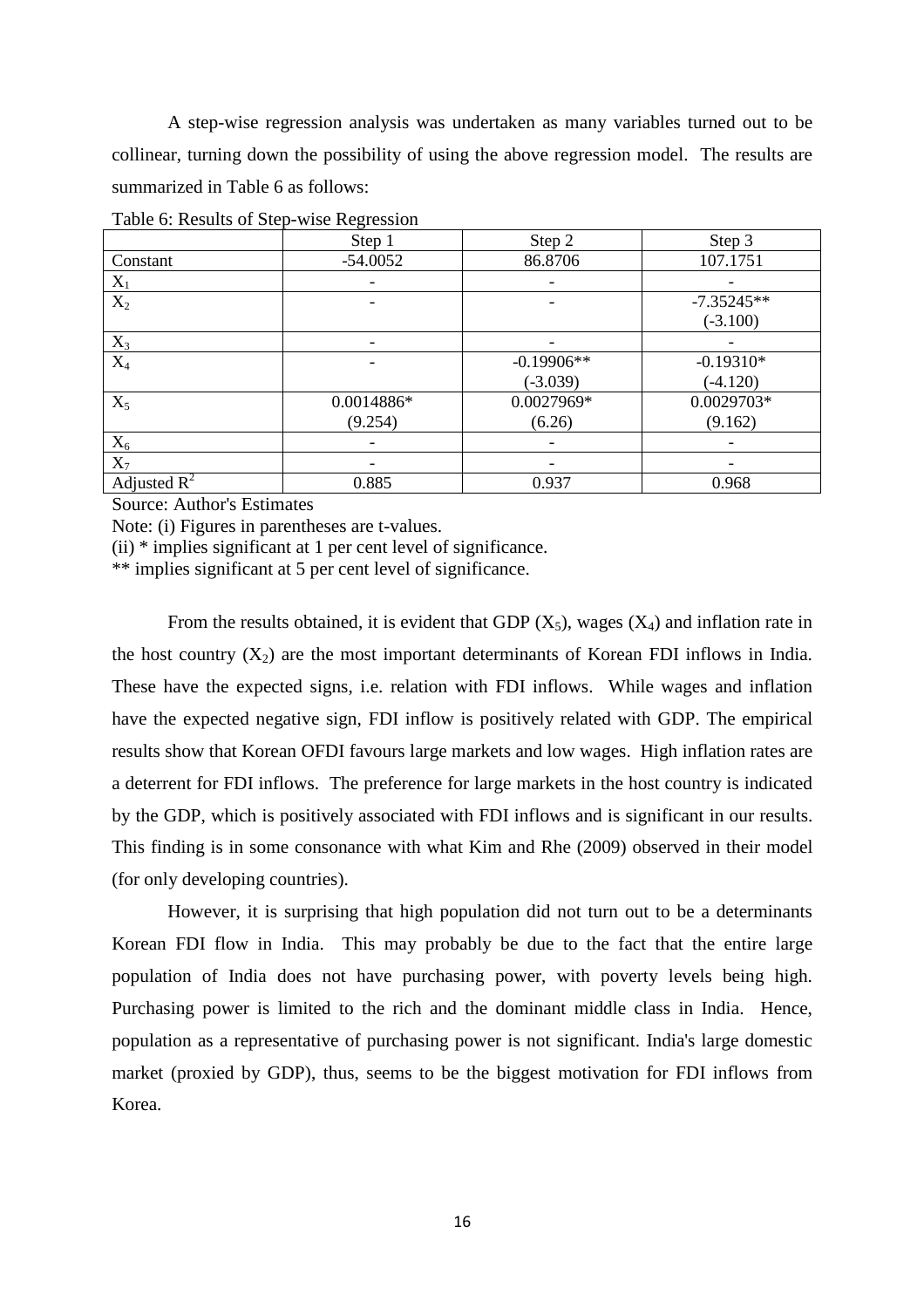#### **V. Conclusions and Policy Implications**:

 The present paper is a modest attempt to study various aspects of Korea's FDI inflows in India. Along with the theoretical framework, the policy developments regarding FDI for both Korea and India have also been outlined. The study has used a slightly different approach in that it examines the influence of a single host country's (India's) macro economic factors on FDI inflows from another single country (Korea). The fact that both these countries are emerging (though at different levels/stages of development) is also a distinct feature of this study.

 It emerges from the study that though Korea's FDI inflow in India is growing, its extent and pace does not present a very satisfactory picture. FDI inflows from Korea in India as a percentage of FDI inflows in India from all countries are quite low, although it is slowly increasing, especially since 2011.

 However, it is encouraging that Korea's OFDI policy is increasingly improving the regulatory environment to support outward investment. Also, the fact is that Asian countries are favoured by Korea for FDI outflows. Strong institutional support and promotion measures provide ample opportunities to Korean investors investing abroad. On the other side, India's FDI policy offers a fairly liberal regime and is catching up with the liberalized policy stance of many other emerging economies of the world. Repatriation of dividends, norms for owning equity etc. are some of the FDI-encouraging policy stances. This liberal policy is supported by favourable macroeconomic fundamentals like low wages, a large market size with increasing appetite and purchasing power of its dominant middle class, and its comparative advantage in IT software, auto components etc. These can serve as a perfect complement to Korea's capabilities in electronic hardware, automobiles, machines and metallurgy. Thus, there are ideal opportunities for both countries to engage in further business cooperation. India is already a highly preferred investment destination (World Investment Report 2013) especially among Asian countries, and Korea can help in boosting this image further, reaping gains for its own economy in return.

 There are, no doubt, a few hiccups that are believed to hamper FDI inflows in India. These may be labelled as "qualitative parameters" (RBI, 2013) - time to lease private land, access to information, judicial assistance etc. - which are relatively conservative in India. Such parameters lead to procedural delays and act as a disincentive for foreign investors. Further, in many cases, sectoral caps are low due to apprehensions regarding losses on the domestic front (e.g. FDI in multi brand retail, insurance). But it is important to note that India is a democratic country committed to 'growth with equity and social justice'. Hence it is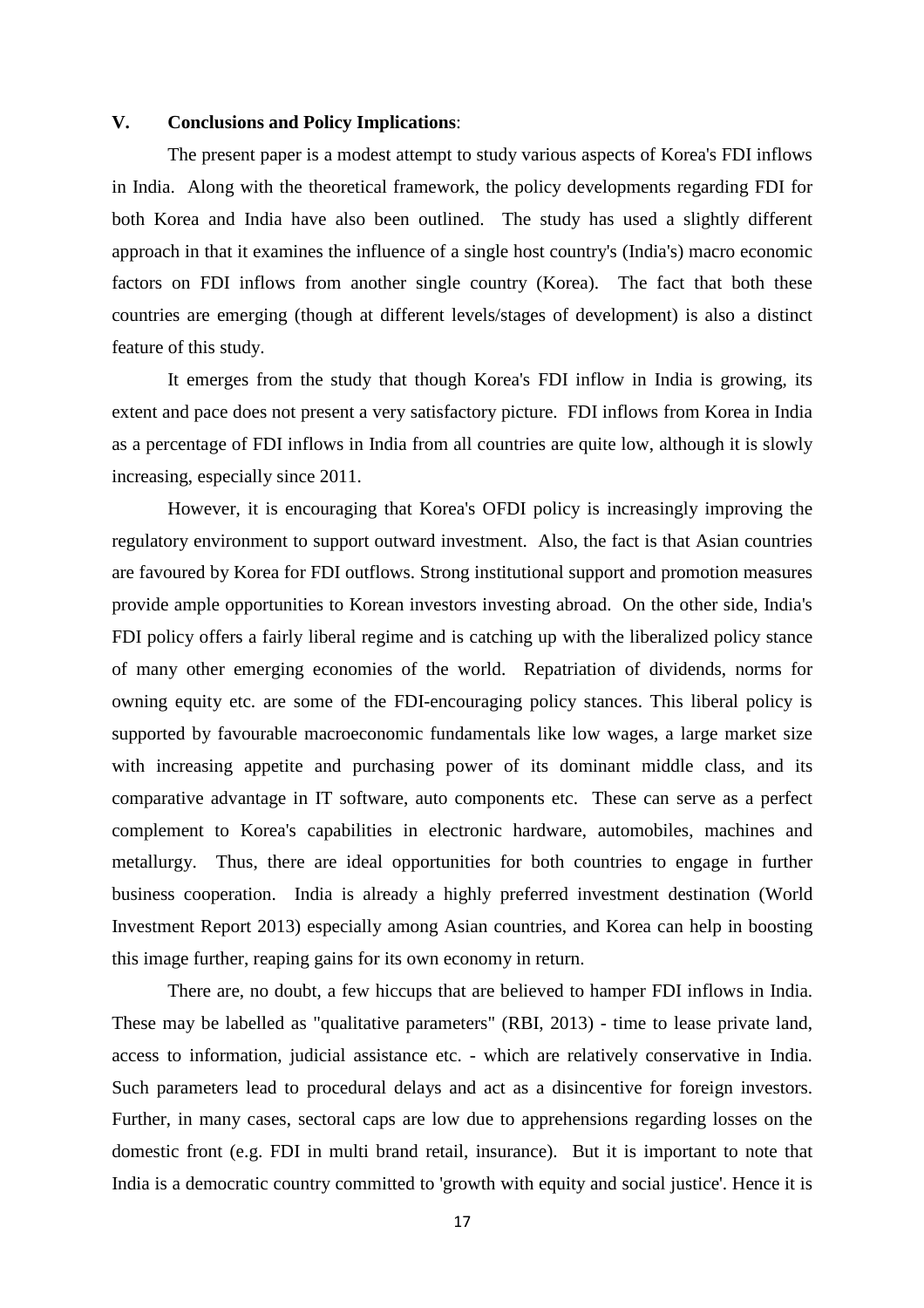imperative to take hard decisions at times. Nevertheless, mutual cooperation and understanding can resolve many of the aforementioned problems to the economic benefit of both the countries.

#### **References**:

- Amal, Mohamed and Alexandra Teodorescu (2011), "Foreign Direct Investment from Emerging Economies: Determinants and Strategies", in Piotr Pachura (ed.) *The Economic Geography of Globalization*, July. ISBN 978-953-307-5020, http://www.intechopen.com/books (accessed on 1 August 2013).
- Aulakh, P.S. (2007), Emerging Multinationals from Developing Economies: Motivations, Paths and Performance", *Journal of International Management*, 13(3), pp. 235-40.
- Dawar, N. and T. Frost (1999), "Competing with Giants: Survival Strategies for Local Companies in Emerging Markets", *Harward Business Review*, 77(1), pp. 119-29.
- Dunning, J. H. (1980), "Towards an Eclectic Theory of International Production: Some Empirical Tests, "*Journal of International Business Studies*, Vol. 11, No. 1, pp. 9-31.
- Dunning, J.H. and R. Narula (1966), "The Investment Development Path Revisited: Some Emerging Issues", in Dunning and Narula (eds.), *Foreign Direct Investment and Governments: Catalysts for Economic Restricting*, London: Routledge, pp. 1-41.
- Dunning, J.H., Roger van Hoesel and Rajneesh Narula (1997), "Explaining the New Wave of Outward FDI from Developing Countries: The Case of Taiwan and Korea", International Business Review.
- Garikipati, R. (2013), "Korean Investments Growing, but at a slow pace", Business Line, 24 July. http://www.thehindubusinessline.com/news (accessed on 19 August 2013).
- Gill, Anita and Lakhwinder Singh (2012), Internationalization of Firms from China and India: Theory, Evidence and Policy", *Millennial Asia*, Vol. 3, No. 1, January-June, pp. 23-44.
- Hymer, S.H. (1960), The International Operations of National Firms: A Study of Direct Foreign Investment, Ph.D. Dissertation published by the MIT Press, Cambridge, Mass., 1976.
- Khana, T. and K. Palepu (2006), Emerging Giants: Building World Class Companies in Developing Countries", *Harward Business Review*, 84(10), pp. 60-69.
- Kim, Jung Min and Dong Kee Rhe (2009), "Trends and Determinants of South Korean Outward Foreign Direct Investment", *The Copenhagen Journal of Asian Studies*, 27(1), pp. 126-154.
- Kimura, K. (2013), "Outward FDI from Developing Countries: A Case of Chinese Firms in South Africa", *IDE Discussion Paper No. 385*, Japan, Institute of Developing Economies, February.
- Kumar, Nagesh (1995a), "Industrialization, Liberalization and Two Way Flows of Foreign Direct Investment: The Case of India", *Discussion paper #9504*, Institute for New Technologies, United Nations University, Maastricht, The Netherlands, June.
- Kumar, Nagesh (1995b), "Changing Character of Foreign Direct Investment from Developing Countries: Case Studies from Asia", *Discussion paper #9516*, Institute for New Technologies, United Nations University, Maastricht, The Netherlands, December.
- Kwak, Jae Sung (2007), Korean OFDI: Investment Strategies and Corporate Motivations for Investing Abroad, Division of Production, Productivity and Management, Santiago, Chile, December.
- Mathews, J.A. (2006), "Dragon Multinationals: New Players in 21st Century Globalization", *Asia Pacific Journal of Management*, 23(1), pp. 5-27.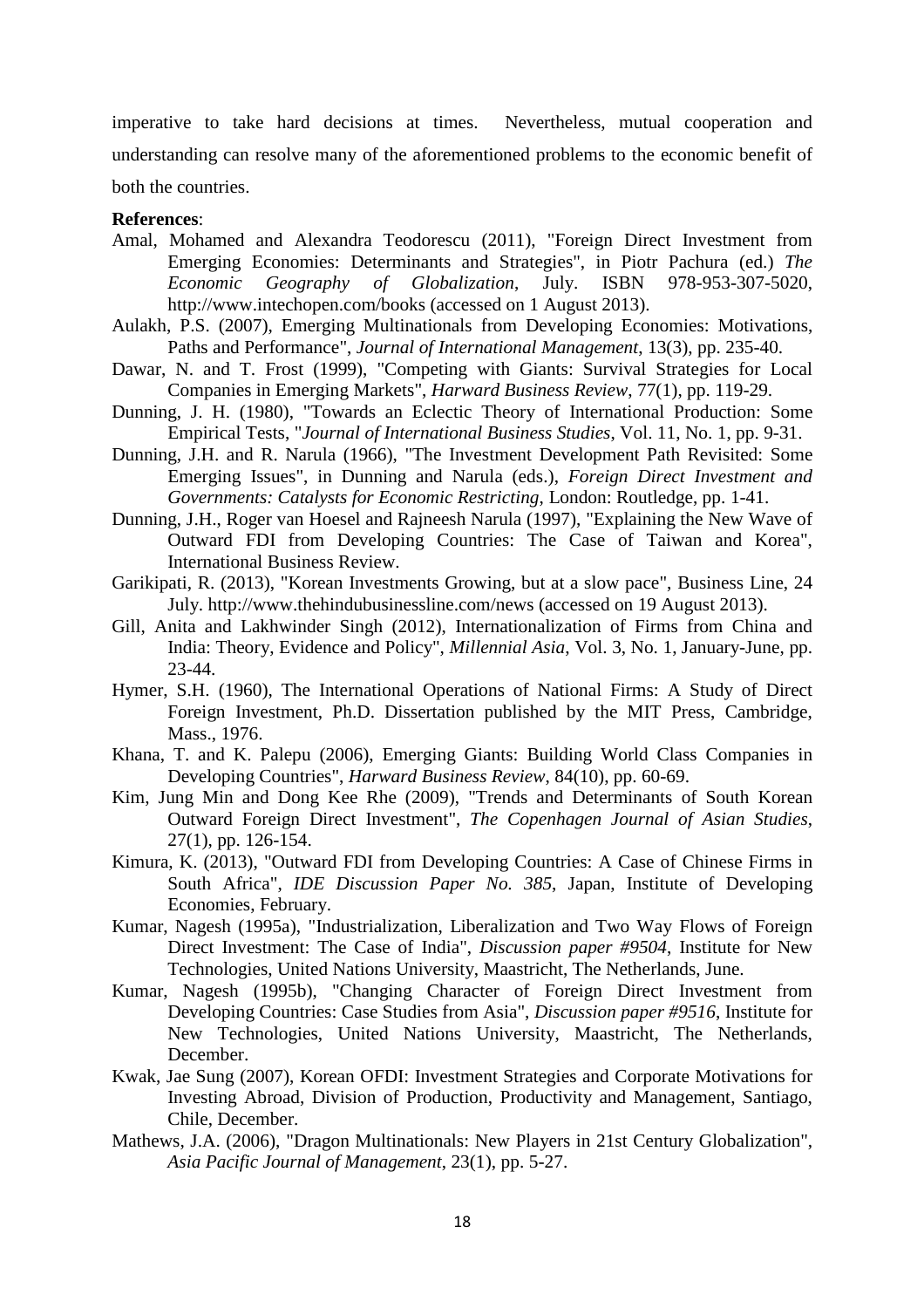- Moon, Hwy-Chang (2007), "Outward Foreign Direct Investment by Enterprises from the Republic of Korea", in *Global Players from Emerging Markets: Strengthening Enterprise Competitiveness through Outward Investment*, United Nations: New York and Geneva, pp. 93-106 (Chapter VIII).
- Narula, R. and Jose Guimon (2010), "The Investment Development Path in a Globalized World: Implications for Eastern Europe", *Eastern Journal of European Studies*, Vol. 1, Issue 2, December.
- Nayyar, D. (2008), Internationalization of Firms from India: Investments, Mergers and Acquisitions", in *D. Nayyar, Trade and Globalization*, New Delhi: Oxford University Press, pp. 280-306.
- Pattnaik, C. and Ki-Hwan Kwon (2006), "Outward Foreign Investment Policy in Korea: A Review on Policy Issues and Performance", October. http:/www.ktra.ccpshost.com/h\_board/download.php, (accessed on 14 August 2014).
- Reserve Bank of India (2013), "Foreign Direct Investment Flows to India", Research Study prepared by Department of Economic and Policy Research. http://www.rbi.org.in (accessed on 12 July, 2013).
- Unctad (2013), World Investment Report.
- Vernon, R. (1966), International Investments and International Trade in the Product Cycle", *Quarterly Journal of Economics*, 80, pp. 190-207.
- Yoon, D. Ryong (2007), "Korea's Outward FDI in Asia: Characteristics and Prospects", paper presented at ICRIER Workshop on Intra-Asian FDI Flows: Magnitude, Trends, Prospects and Policy Implications, India Habitat Centre, Delhi, India, April 25-26.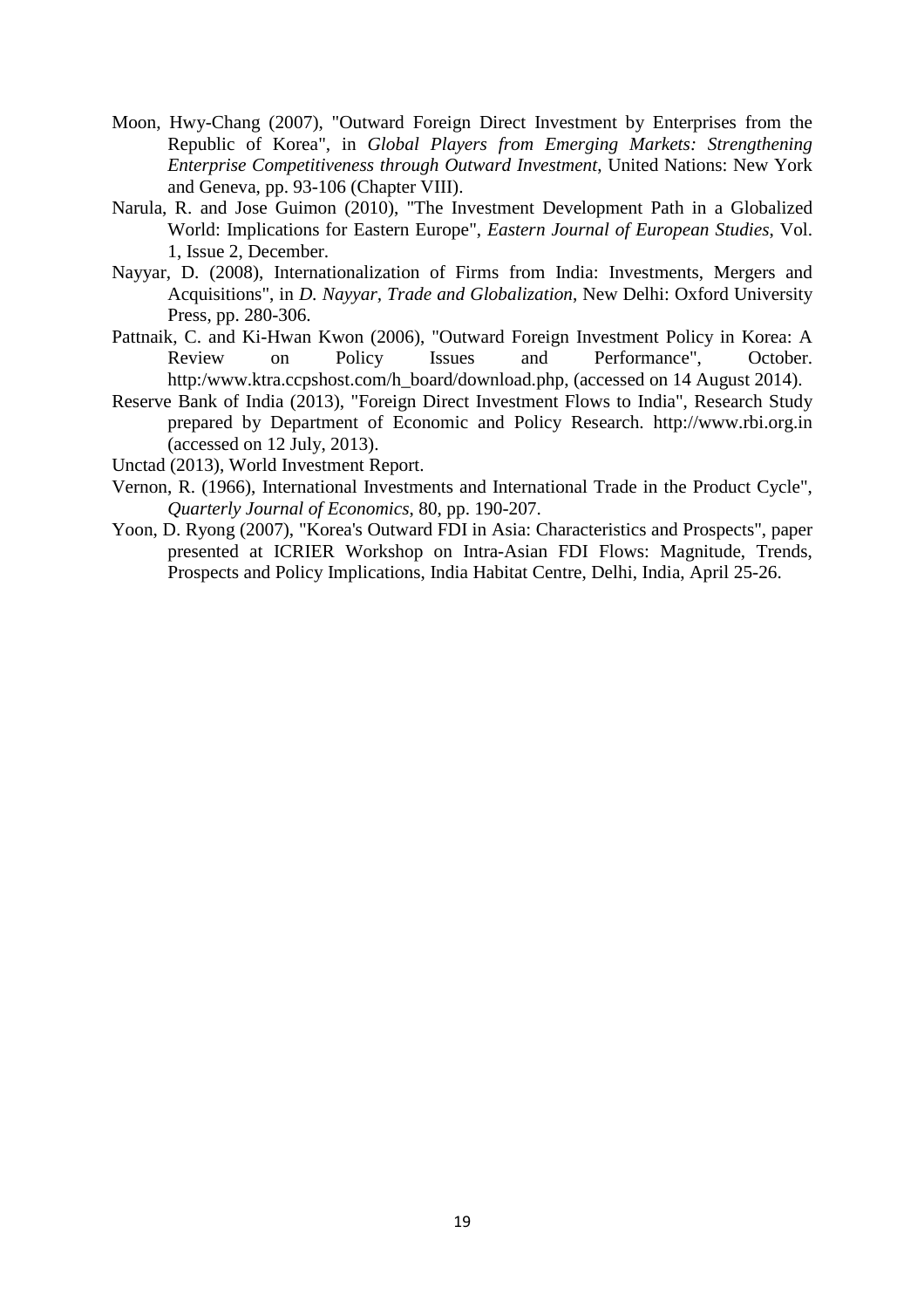#### **Annexure 1**

#### **Graphical representation of the IDP**



Source: Narula and Dunning, 2010, reproduced in Narula and Guimon (2010). Note: Only for illustrative purpose. Not drawn in scale.

#### **Stages of IDP**:

 The first stage of the IDP reflects the situation in most of the least developed countries, where both inward and outward FDI are very small. The country lacks O or L advantages, often due to the combination of a limited domestic market, lack of infrastructure, low-skilled labour force and inappropriate institutions and government policies. In stage 2 inward FDI (IFDI) grows significantly thanks to the development of some L-specific advantages that raise the country's attractiveness to MNEs. However, outward FDI (OFDI) remains very limited because the O-advantages of domestic firms are still weak, giving rise to an increasingly negative net outward investment (NOI) position. At stage 3, OFDI increases as domestic firms become more competitive in comparison to foreign firms. In this stage OFDI may surpass IFDI flows, but the IFDI stock remains higher (and hence the NOI position remains negative). In stage 4, the NOI position turns positive after continued growth in OFDI underscoring the development of O advantages. Finally, in the most developed countries (stage 5) the expected outcome is an unstable equilibrium around zero, although often this unstable equilibrium is not achieved at zero but rather around a substantially positive or negative position. It is worth emphasising two points. First, that these stages are indicative. Second, progress within stages and between stages is by no means 'automatic'. Countries may move backwards as well as forward. Source: Narula and Guimon (2010).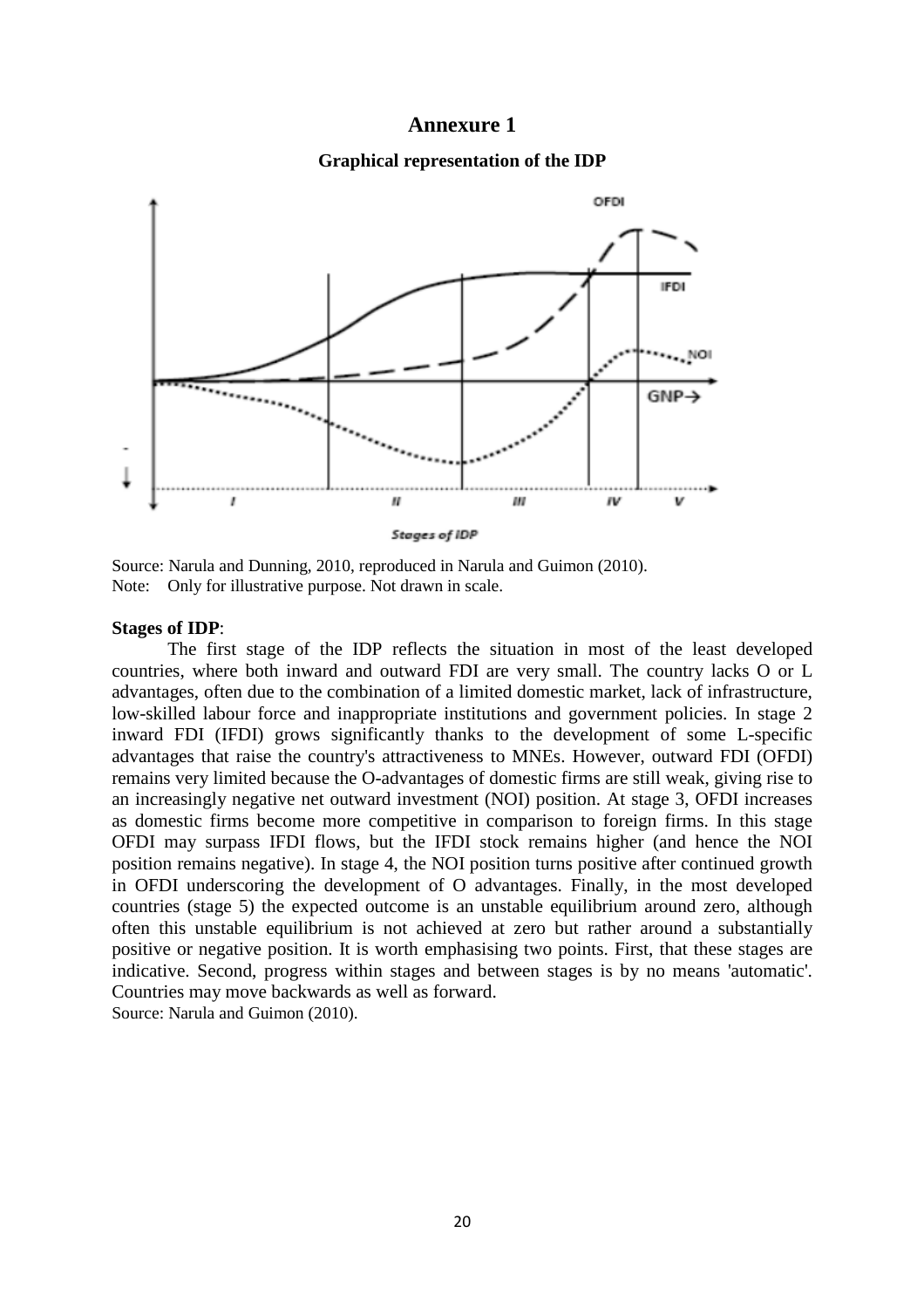### **Annexure 2 Extended Diamond Model**



Source: Adapted from Moon, Rugman and Verbeke (1998) and Moon and Roehl (2001), reproduced in Moon (2007)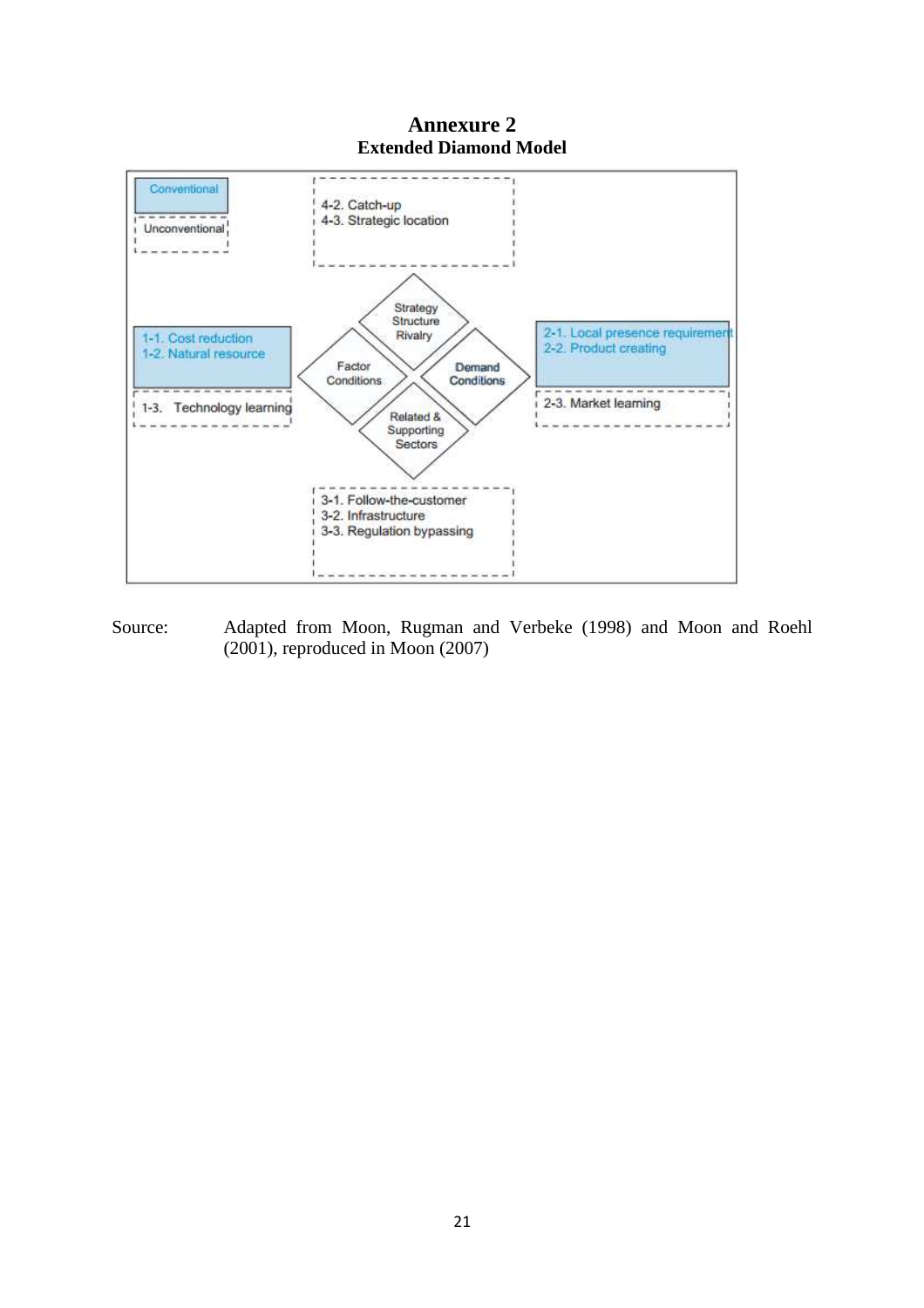### **Annexure 3 Korean OFDI Policy Developments**

Korean OFDI policies in general can be classified into 4 specific stages: *Stage 1: Introduction (1968 - 1974)* 

In 1968, the Republic of Korea's Government introduced four articles on foreign investment law under the foreign exchange regulation. Article 131 refers to the approval of foreign investment. It states the establishment of overseas subsidiary as an exception. To acquire foreign stock, real estate or bond, approval of the Ministry of Finance is required. The investor must submit required documents, including contract paper, permission by the host Government, business plan, acknowledgement, and other required documents.

#### *Stage 2: Growth (1975-1979)*

 Due to an increase in OFDI activities, the Republic of Korea's Government revised the laws on OFDI in 1975 and 1978. In 1975, the Ministry of Finance enacted foreign investment approval and post management guide and in 1978 the Bank of Korea established the by-laws on foreign investment approval operations. The approval requirement was needed. Investing companies had to get prior approval of their business plans by the president of the Bank of Korea before concluding a joint contract or acquiring the warrant by the host Government. The attempt of the Government to control capital flight from the country pushed the introduction of controls.

#### *Stage 3: Encouragement (1980-1985)*

 During this period, the Government liberalized the law relating to OFDI. Revisions were made in 1981, 1982 and 1983. Many restrictive conditions for OFDI were relaxed. In July 1981, the requirement of three years business experience, host country condition were relaxed and streamlined, and pre-approval process on OFDI plan was abolished. In July 1982, the rate of investment was relaxed and in December 1983, restriction on the credit limit of profit reservation was also relaxed.

#### *Stage 4: Openness (1986 – 2004)*

 Since 1986, the Korean economy has recorded trade surpluses and thus OFDI was more actively encouraged. Increasing wage costs and deterioration of labour-management relations also drove firms to go abroad. The Korean Government has relaxed most of the OFDI-related regulations including the investment ceiling for venture capitalists. In 2003, a new enforcement ordinance in foreign trade law was established, which included support for OFDI by Korean firms by solving obstacles faced by Korean firms operating abroad. Source: Moon (2007)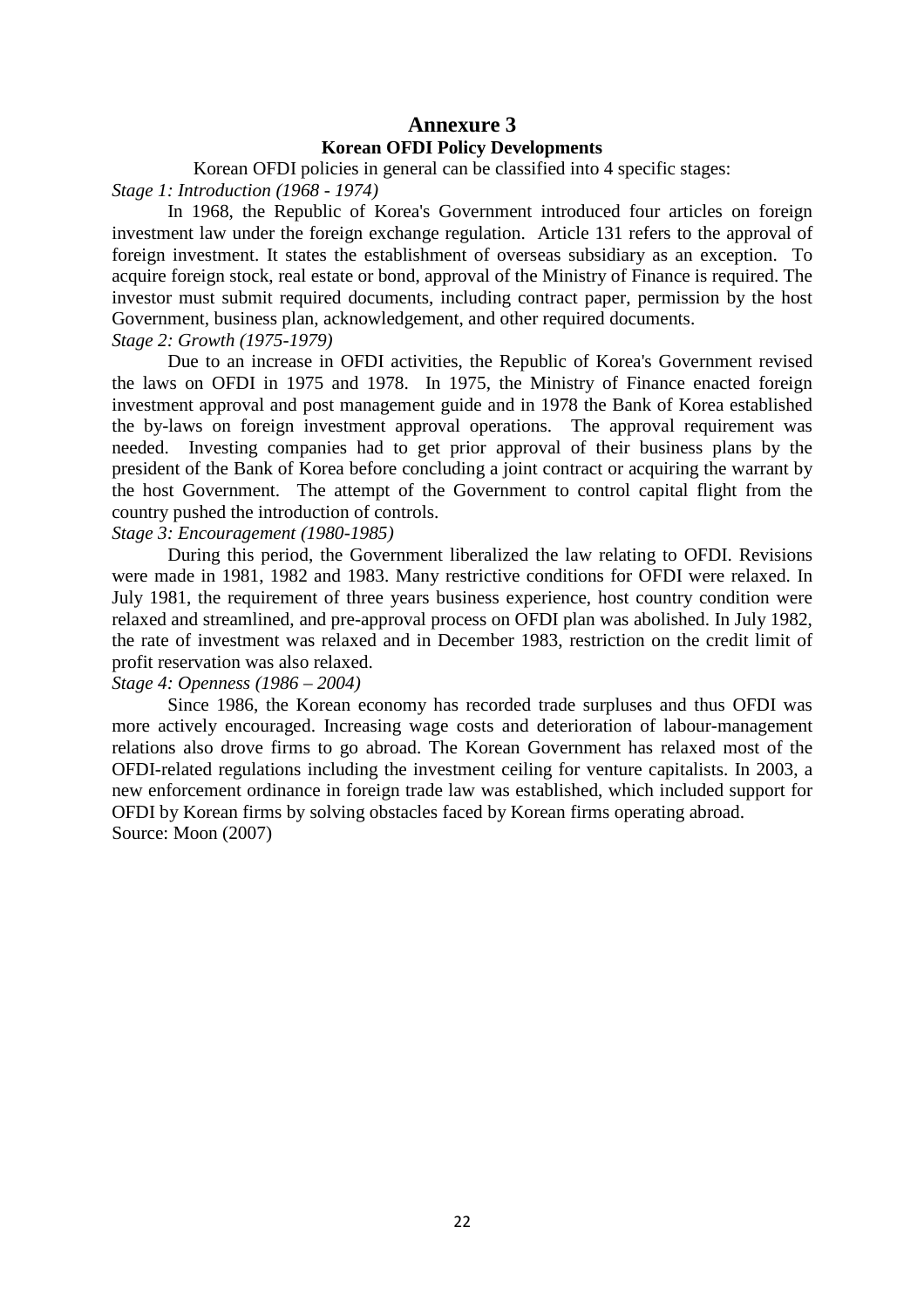### **Annexure 4 Sector Specific Limits of Foreign Investment in India**

| Sector                                                                              | FDI Cap/           | <b>Entry Route</b>      | <b>Other Conditions</b> |
|-------------------------------------------------------------------------------------|--------------------|-------------------------|-------------------------|
|                                                                                     | Equity             |                         |                         |
| A. Agriculture                                                                      |                    |                         |                         |
| 1. Floriculture, Horticulture, Development of Seeds, Animal Husbandry,              | 100%               | Automatic               |                         |
|                                                                                     |                    |                         |                         |
| Pisciculture, Aquaculture, Cultivation of vegetables & mushrooms and                |                    |                         |                         |
| related to agro and allied sectors.<br>services                                     |                    |                         |                         |
|                                                                                     |                    |                         |                         |
| 2. Tea sector, including plantation                                                 | 100%               | 49% Automatic FIPB Rest |                         |
|                                                                                     |                    | through                 |                         |
| (FDI is not allowed in any other agricultural sector /activity)                     |                    |                         |                         |
| <b>B.</b> Industry                                                                  |                    |                         |                         |
| 1. Mining covering exploration and mining of diamonds & precious stones;            | 100%               | Automatic               |                         |
| silver and minerals.<br>gold,                                                       |                    |                         |                         |
| 2. Coal and lignite mining for captive consumption by power projects, and           | 100%               | Automatic               |                         |
| iron & steel, cement production.                                                    |                    |                         |                         |
| 3. Mining and mineral separation of titanium bearing minerals                       | 100%               | <b>FIPB</b>             |                         |
| C. Manufacturing                                                                    |                    |                         |                         |
| 1. Alcohol- Distillation & Brewing                                                  | 100%               | Automatic               |                         |
| 2. Coffee & Rubber processing & Warehousing.                                        | 100%               | Automatic               |                         |
| 3. Defence production                                                               | 26%                | <b>FIPB</b>             |                         |
| 4. Hazardous chemicals and isocyanates                                              | 100%               | Automatic               |                         |
| 5. Industrial explosives -Manufacture                                               | 100%               | Automatic               |                         |
| 6. Drugs and Pharmaceuticals                                                        | 100%               | Automatic               |                         |
| 7. Power including generation (except Atomic energy); transmission,                 | 100%               | Automatic               |                         |
| distribution and power trading.                                                     |                    |                         |                         |
| (FDI is not permitted for generation, transmission $\&$ distribution of electricity |                    |                         |                         |
| produced in atomic power plant/atomic energy since private investment in this       |                    |                         |                         |
| activity is prohibited and reserved for public sector.)                             |                    |                         |                         |
| <b>D.</b> Services                                                                  |                    |                         |                         |
|                                                                                     | 100%               | Automatic               |                         |
| 1. Civil aviation (Greenfield projects and Existing projects)                       |                    |                         |                         |
| 2. Asset Reconstruction companies                                                   | 49%                | <b>FIPB</b>             |                         |
| 3. Banking (private) sector                                                         | 74% (FDI+FII). FII | Automatic               |                         |
|                                                                                     | not to exceed 49%  |                         |                         |
| 4. NBFCs : underwriting, portfolio management services, investment                  | 100%               | Automatic               | s.t. minimum            |
| advisory services, financial consultancy, stock broking, asset management,          |                    |                         | capitalization          |
| venture capital, custodian, factoring, leasing and finance, housing finance,        |                    |                         | norms                   |
| forex broking, etc.                                                                 |                    |                         |                         |
| 5. Broadcasting                                                                     |                    |                         |                         |
| a. FM Radio                                                                         | 20%                | <b>FIPB</b>             |                         |
| b. Cable network; c. Direct to home; d. Hardware facilities such as up-             | 49% (FDI+FII)      |                         |                         |
| linking, HUB.                                                                       |                    |                         |                         |
| e. Up-linking a news and current affairs TV Channel                                 | 100%               |                         |                         |
| 6. Insurance                                                                        | 26%                | Automatic               | Clearance from          |
|                                                                                     |                    |                         | <b>IRDA</b>             |
| 7. Petroleum and Natural gas:                                                       | 49% (PSUs) 100%    | FIPB (for PSUs)         |                         |
| a. Refining                                                                         | (Pvt. Companies)   | Automatic (Pvt.)        |                         |
| 8. Print Media                                                                      |                    |                         | st. guidelines by       |
| a. Publishing of newspaper and periodicals dealing with news and current            | 26%                | <b>FIPB</b>             | Ministry of             |
| affairs                                                                             |                    |                         | Information and         |
|                                                                                     |                    |                         | <b>Broadcasting</b>     |
|                                                                                     | 100%               | <b>FIPB</b>             |                         |
| b. Publishing of scientific magazines/speciality journals/periodicals               |                    |                         |                         |
| 9. Telecommunications                                                               |                    | Automatic up to 49% and |                         |
|                                                                                     | 100%               |                         |                         |
|                                                                                     |                    | FIPB beyond             |                         |
| <b>E. Single Brand Retail</b>                                                       | 100%               | 49% Automatic, Rest     |                         |
|                                                                                     |                    | through FIPB            |                         |

Source: Abridged and updated version RBI (2013): Department of Economic and Policy Research, Division of International Trade and Finance.